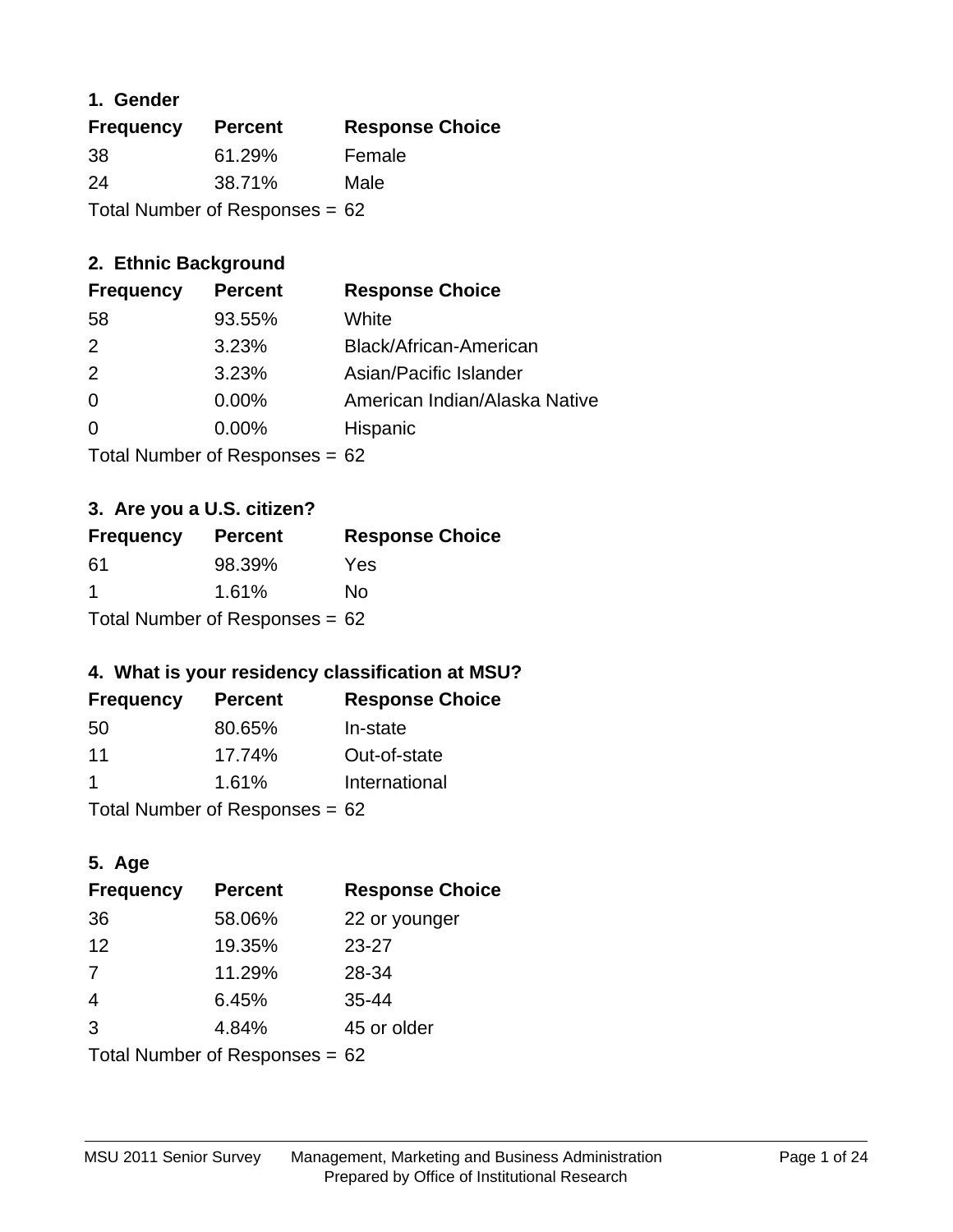## **6. Has either of your parents received a bachelor's degree?**

| <b>Frequency</b>                 | <b>Percent</b> | <b>Response Choice</b> |
|----------------------------------|----------------|------------------------|
| -25                              | 40.32%         | Yes                    |
| .37                              | 59.68%         | Nο                     |
| Total Number of Responses = $62$ |                |                        |

# **7. Has either of your parents received a degree from Murray State?**

| <b>Frequency</b> | <b>Percent</b> | <b>Response Choice</b> |
|------------------|----------------|------------------------|
| -8               | 12.90%         | Yes                    |
| -54              | 87.10%         | No                     |

Total Number of Responses = 62

## **8. What was your original entry status to MSU?**

| <b>Frequency</b> | <b>Percent</b>                 | <b>Response Choice</b>                           |
|------------------|--------------------------------|--------------------------------------------------|
| 26               | 41.94%                         | Freshman                                         |
| 22               | 35.48%                         | Transfer from community college/technical school |
| 14               | 22.58%                         | Transfer from 4-yr institution                   |
|                  | $Total Number of Denance = 62$ |                                                  |

Total Number of Responses = 62

### **9. If transfer student, how many credits were transferred?**

| <b>Frequency</b>          | <b>Percent</b> | <b>Response Choice</b> |
|---------------------------|----------------|------------------------|
| 3                         | 8.57%          | 12 or fewer            |
| -5                        | 14.29%         | $13 - 30$              |
| 13                        | 37.14%         | $31 - 60$              |
| 14                        | 40.00%         | Over <sub>60</sub>     |
| Total Number of Desponses |                |                        |

Total Number of Responses = 35

# **10. If transfer student, approximately what percent of your University Studies (general education) classes did you take at Murray State?**

| <b>Frequency</b>               | <b>Percent</b> | <b>Response Choice</b> |
|--------------------------------|----------------|------------------------|
| -20                            | 55.56%         | Under 25%              |
| -6                             | 16.67%         | 25-49%                 |
| -9                             | 25.00%         | 50-74%                 |
| 1                              | 2.78%          | 75-100%                |
| Total Number of Responses = 36 |                |                        |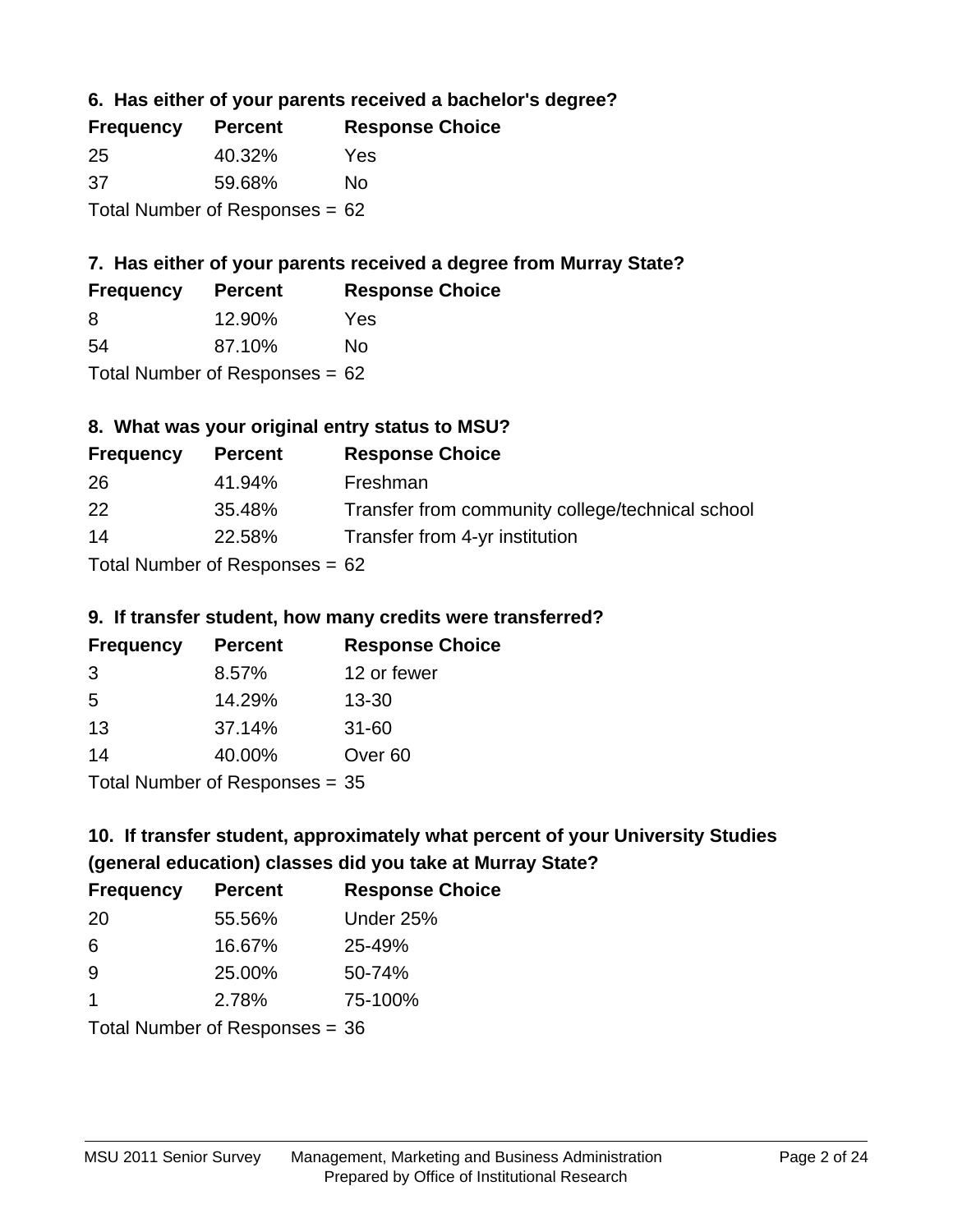### **11. What has been your attendance status at MSU?**

| <b>Frequency</b>               | <b>Percent</b> | <b>Response Choice</b>     |
|--------------------------------|----------------|----------------------------|
| 56                             | 90.32%         | <b>Primarily full-time</b> |
| 6                              | 9.68%          | <b>Primarily part-time</b> |
| Total Number of Responses = 62 |                |                            |

## **12. In which Residential College are you a member?**

| <b>Frequency</b> | <b>Percent</b> | <b>Response Choice</b>            |
|------------------|----------------|-----------------------------------|
| 18               | 29.51%         | Do not know                       |
| 7                | 11.48%         | <b>Clark College</b>              |
| 5                | 8.20%          | <b>Elizabeth College</b>          |
| 2                | 3.28%          | <b>Franklin-Springer Colleges</b> |
| 7                | 11.48%         | <b>Hart College</b>               |
| 3                | 4.92%          | <b>Hester College</b>             |
| 6                | 9.84%          | <b>Regents College</b>            |
| 3                | 4.92%          | <b>Richmond College</b>           |
| 10               | 16.39%         | <b>White College</b>              |

Total Number of Responses = 61

# **13. Have you ever received any type of Financial Aid while at MSU? (Scholarships, grants, work-study, etc.)**

| <b>Frequency</b> | <b>Percent</b>                   | <b>Response Choice</b> |
|------------------|----------------------------------|------------------------|
| 45               | 72.58%                           | Yes                    |
| 17               | 27.42%                           | No                     |
|                  | Total Number of Responses = $62$ |                        |

### **14. What degree are you seeking at this time?**

| <b>Frequency</b> | <b>Percent</b>                   | <b>Response Choice</b> |
|------------------|----------------------------------|------------------------|
| 2                | 3.23%                            | Associate              |
| 60               | 96.77%                           | <b>Baccalaureate</b>   |
|                  | Total Number of Responses = $62$ |                        |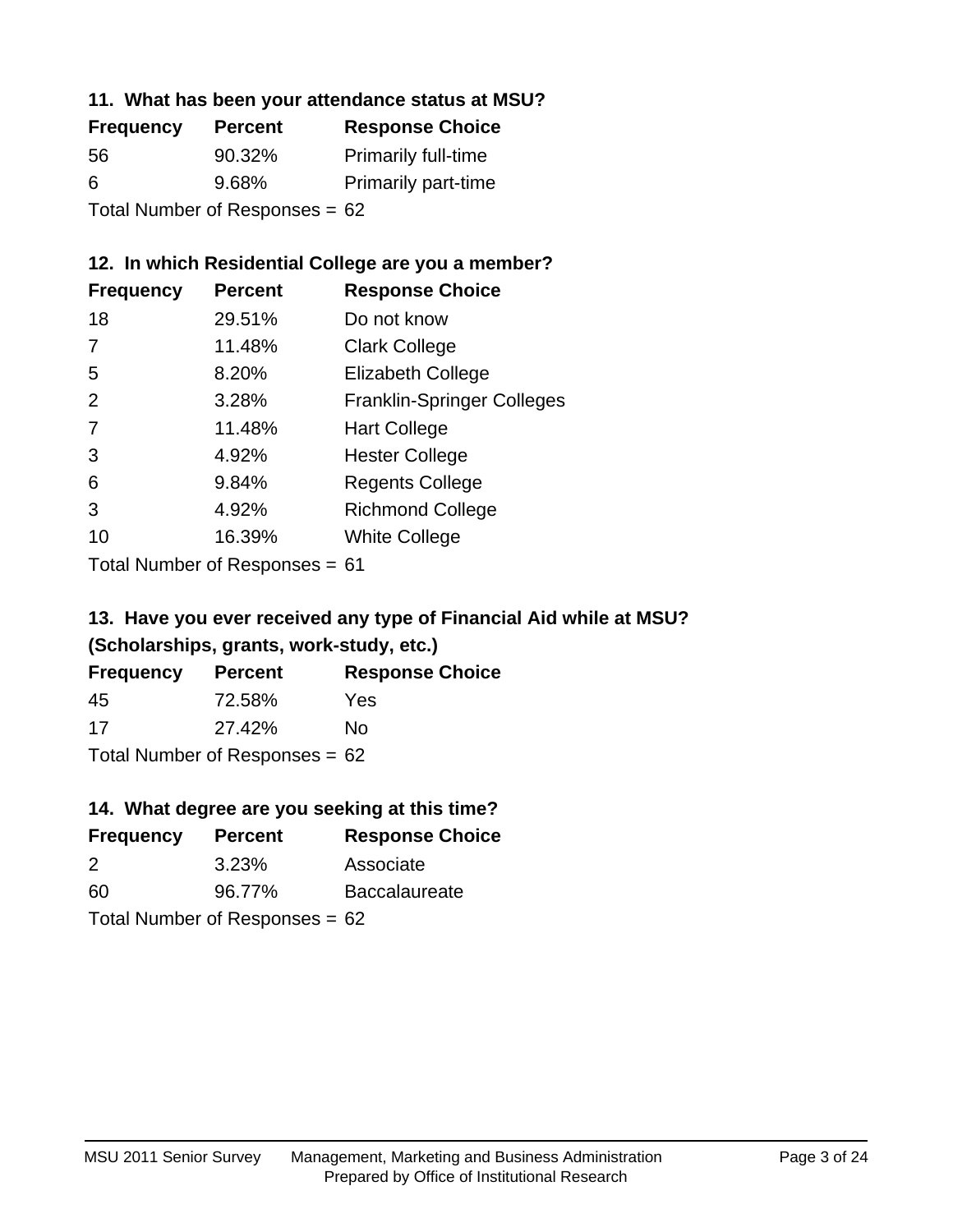**15. How many years will it take you to complete your degree from the point of your initial enrollment in college (including any time at a previous institution)?**

| <b>Frequency</b> | <b>Percent</b> | <b>Response Choice</b> |
|------------------|----------------|------------------------|
| 2                | 3.23%          | Two                    |
| 3                | 4.84%          | <b>Three</b>           |
| 26               | 41.94%         | Four                   |
| 13               | 20.97%         | Five                   |
| 7                | 11.29%         | <b>Six</b>             |
| 11               | 17.74%         | More than six          |
|                  |                |                        |

Total Number of Responses = 62

#### **16. In what range does your grade point average fall?**

| <b>Frequency</b> | <b>Percent</b> | <b>Response Choice</b> |
|------------------|----------------|------------------------|
| -5               | 8.20%          | $2.00 - 2.50$          |
| 22               | 36.07%         | $2.51 - 3.00$          |
| 15               | 24.59%         | $3.01 - 3.50$          |
| 19               | 31.15%         | $3.51 - 4.00$          |
| _                |                |                        |

Total Number of Responses = 61

# **They are used to sort the data, and do not appear in this table Questions 17 and 18 relate to department and program information.**

### **19. For what purpose did you enroll at MSU?**

| <b>Frequency</b> | <b>Percent</b>                 | <b>Response Choice</b>                    |
|------------------|--------------------------------|-------------------------------------------|
| 0                | $0.00\%$                       | To receive an associate degree            |
| 60               | 98.36%                         | To receive a baccalaureate degree         |
| $\Omega$         | $0.00\%$                       | To take a few job related courses         |
| $\overline{1}$   | 1.64%                          | To transfer to another college/university |
|                  | $Total Number of Denonce - 61$ |                                           |

Total Number of Responses = 61

# **20. What is the highest degree you eventually hope to receive?**

| <b>Frequency</b>               | <b>Percent</b> | <b>Response Choice</b> |
|--------------------------------|----------------|------------------------|
| $\mathbf 1$                    | 1.64%          | Associate              |
| 23                             | 37.70%         | <b>Baccalaureate</b>   |
| 32                             | 52.46%         | Graduate               |
| 5                              | 8.20%          | Professional           |
| Total Number of Poenonces - 61 |                |                        |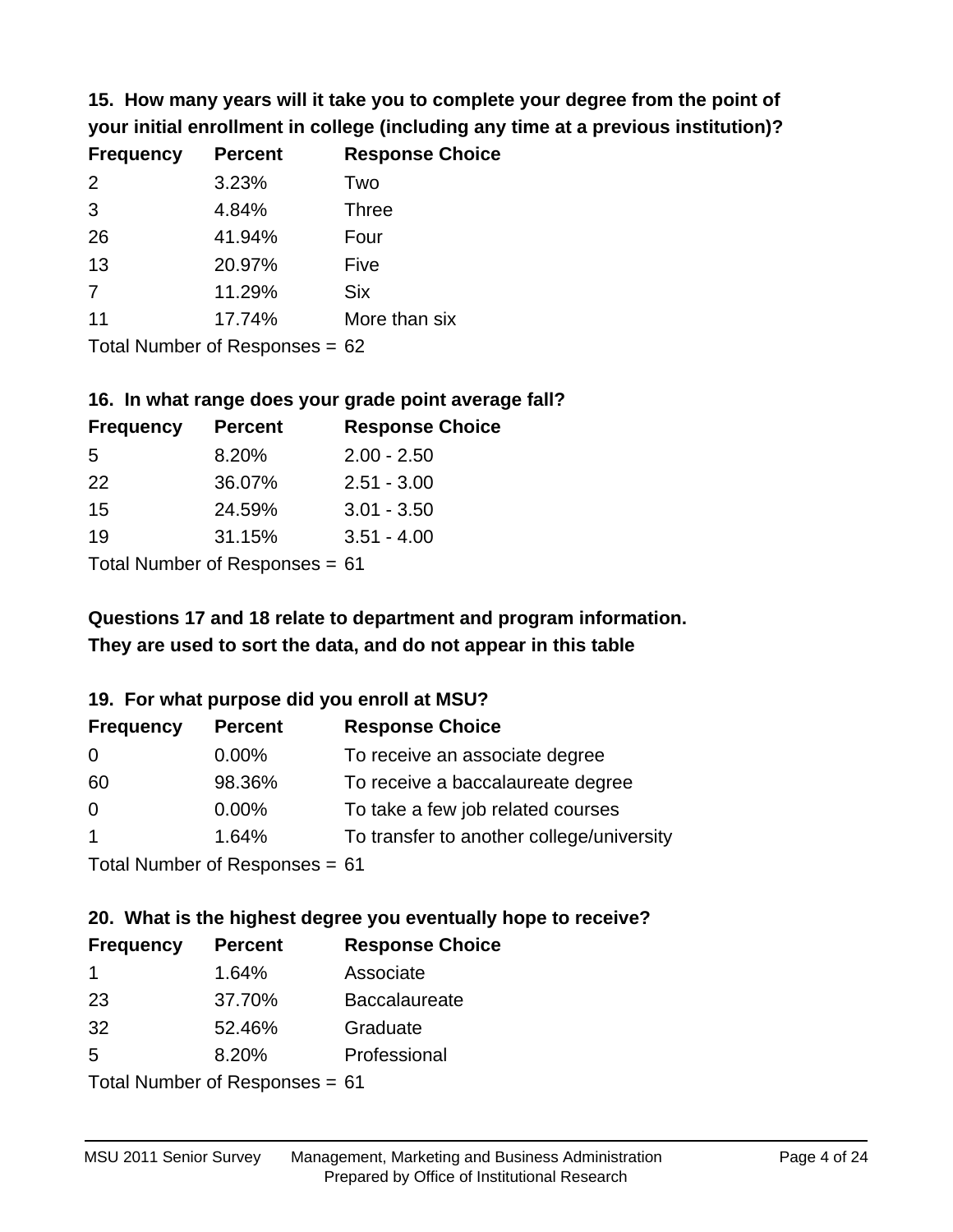### **21. Which best describes your situation?**

| <b>Frequency</b> | <b>Percent</b> | <b>Response Choice</b>               |
|------------------|----------------|--------------------------------------|
| 15               | 24.59%         | Did not change major/area            |
| -9               | 14.75%         | Did not initially declare major/area |
| -37              | 60.66%         | Changed major/area                   |
|                  |                |                                      |

Total Number of Responses = 61

# **22. While school was in session during the past year, how many hours per week, on average, did you work for pay?**

| <b>Frequency</b> | <b>Percent</b> | <b>Response Choice</b> |
|------------------|----------------|------------------------|
| 9                | 14.75%         | Did not work           |
| 6                | 9.84%          | Worked 1-10 hrs        |
| 8                | 13.11%         | Worked 11-20 hrs       |
| 15               | 24.59%         | Worked 21-30 hrs       |
| 14               | 22.95%         | Worked 31-40 hrs       |
| 9                | 14.75%         | Worked over 40 hrs     |
|                  |                |                        |

Total Number of Responses = 61

### **23. For the most part, were classes offered at times convenient to you?**

| <b>Frequency</b>                 | <b>Percent</b> | <b>Response Choice</b> |
|----------------------------------|----------------|------------------------|
| -57                              | 93.44%         | Yes                    |
| 4                                | 6.56%          | No.                    |
| Total Number of Responses = $61$ |                |                        |

### **24. If no, what time would you have preferred?**

| <b>Frequency</b>                | <b>Percent</b> | <b>Response Choice</b> |
|---------------------------------|----------------|------------------------|
| 3                               | 60.00%         | Late afternoon         |
| $\Omega$                        | $0.00\%$       | Evening                |
| $\Omega$                        | $0.00\%$       | Weekend                |
| 2                               | 40.00%         | During the day         |
| Total Number of Responses $= 5$ |                |                        |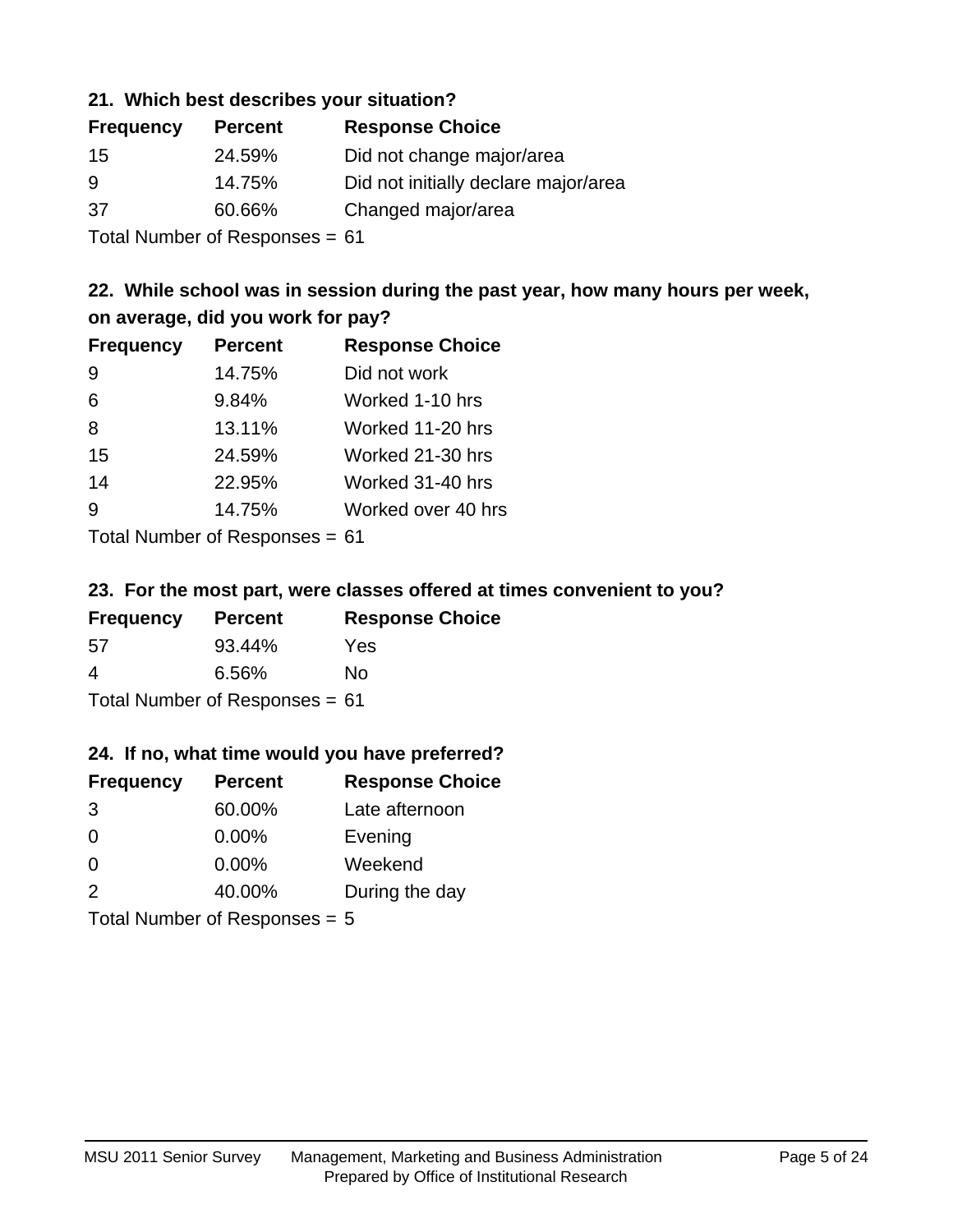### **25. Which best describes the location where you completed the majority of your coursework?**

| <b>Frequency</b> | <b>Percent</b>                 | <b>Response Choice</b> |
|------------------|--------------------------------|------------------------|
| 44               | 74.58%                         | Murray                 |
| 2                | 3.39%                          | Paducah                |
| $\overline{0}$   | 0.00%                          | Ft. Campbell           |
| 6                | 10.17%                         | Madisonville           |
| $\overline{0}$   | 0.00%                          | Hopkinsville           |
| 1                | 1.69%                          | Henderson              |
| 6                | 10.17%                         | On the Internet        |
| 0                | 0.00%                          | Other                  |
|                  | Total Number of Responses = 59 |                        |

**26. Did you take any online courses while at Murray State?**

| <b>Frequency</b> | <b>Percent</b>                   | <b>Response Choice</b> |
|------------------|----------------------------------|------------------------|
| 26               | 42.62%                           | Yes                    |
| -35              | 57.38%                           | Nο                     |
|                  | Total Number of Responses = $61$ |                        |

# **27. Did it take you an extra semester or more to complete degree requirements at Murray State?**

| <b>Frequency</b>               | <b>Percent</b> | <b>Response Choice</b> |  |
|--------------------------------|----------------|------------------------|--|
| -34                            | 55.74%         | Yes                    |  |
| 27                             | 44.26%         | Nο                     |  |
| Total Number of Responses = 61 |                |                        |  |

**28. If yes, why did it take you an extra semester or more?**

| <b>Frequency</b>               | <b>Percent</b> | <b>Response Choice</b>                                       |  |
|--------------------------------|----------------|--------------------------------------------------------------|--|
| 10                             | 27.03%         | Work obligation limited my enrollment.                       |  |
| $\overline{4}$                 | 10.81%         | Family obligations limited my enrollment.                    |  |
| $\mathbf 0$                    | $0.00\%$       | Tuition and other costs of attendance limited my enrollment. |  |
| 12                             | 32.43%         | A decision to change majors added to my requirements.        |  |
| $\overline{1}$                 | 2.70%          | A required course or courses were not offered.               |  |
| 3                              | 8.11%          | Credits were lost transferring to Murray State.              |  |
| $\overline{7}$                 | 18.92%         | Other                                                        |  |
| Total Number of Responses = 37 |                |                                                              |  |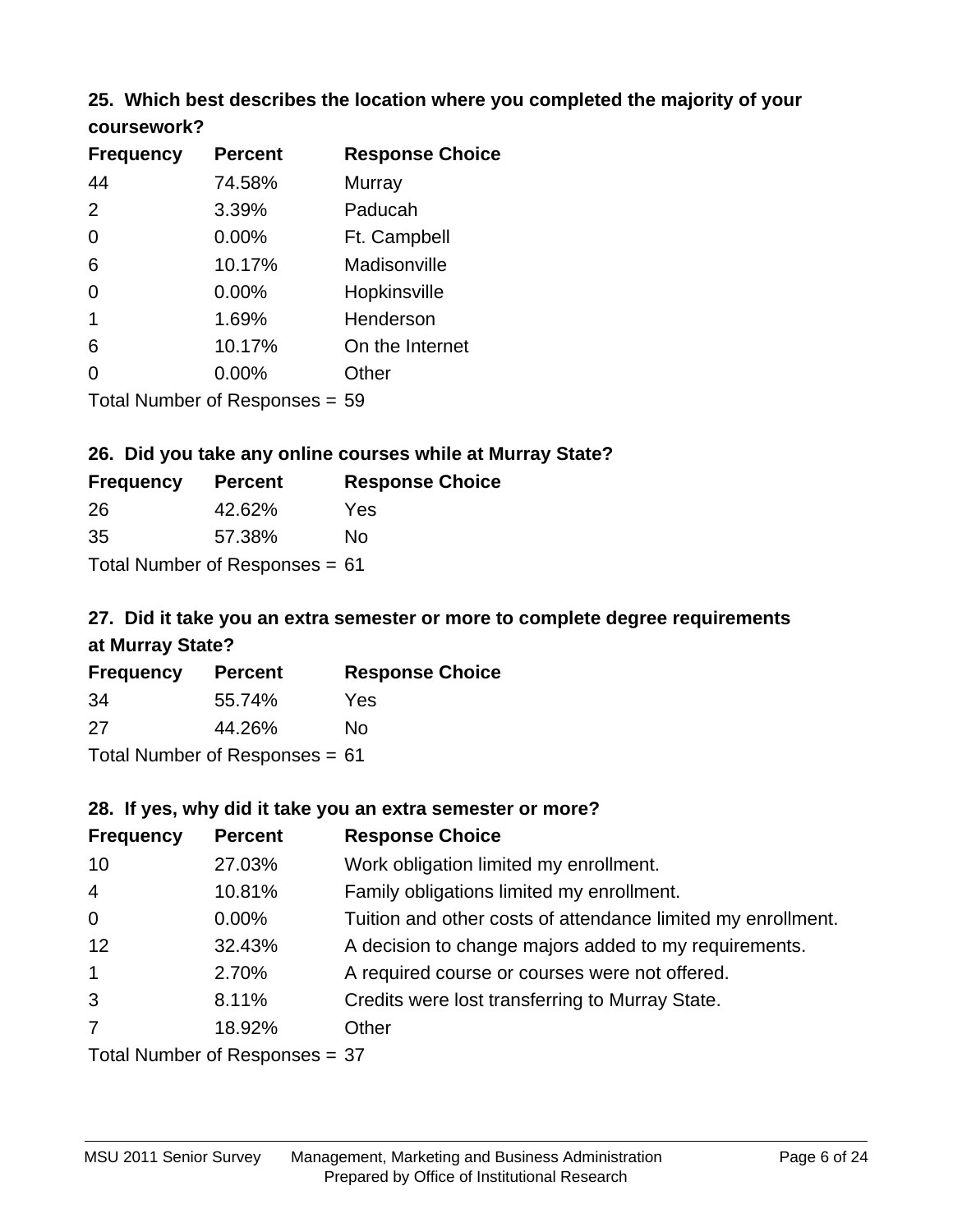# **29. Did you have trouble getting any course(s) you needed while at Murray State?**

| <b>Frequency</b>                 | <b>Percent</b> | <b>Response Choice</b> |  |
|----------------------------------|----------------|------------------------|--|
| -18                              | 29.51%         | Yes                    |  |
| -41                              | 67.21%         | Nο                     |  |
| Total Number of Responses $= 59$ |                |                        |  |

### **30. If yes, why did you have trouble getting the course?**

| <b>Frequency</b> | <b>Percent</b> | <b>Response Choice</b>                                |
|------------------|----------------|-------------------------------------------------------|
| 11               | 47.83%         | Not offered the semester I needed it.                 |
| 3                | 13.04%         | Not offered at hours convenient to my work schedule.  |
| 5                | 21.74%         | Not offered at hours suitable for my school schedule. |
| 3                | 13.04%         | All course sections were closed.                      |
| $\overline{1}$   | 4.35%          | I was unaware of the prerequisites for the course.    |
|                  |                |                                                       |

Total Number of Responses = 23

# **31. Which statement best describes your experience with off-campus coop/internship?**

| <b>Frequency</b> | <b>Percent</b> | <b>Response Choice</b>             |
|------------------|----------------|------------------------------------|
| 43               | 70.49%         | Cannot judge, I did not have one.  |
| 5                | 8.20%          | My experience was very valuable.   |
| 10               | 16.39%         | My experience was valuable.        |
| 3                | 4.92%          | My experience was of little value. |
| $\Omega$         | $0.00\%$       | My experience was of no value.     |
|                  |                |                                    |

Total Number of Responses = 61

# **32. Which statement best describes your experience with on-campus faculty-directed research, scholarly, or creative project?**

| <b>Frequency</b> | <b>Percent</b>            | <b>Response Choice</b>             |
|------------------|---------------------------|------------------------------------|
| 41               | 67.21%                    | Cannot judge; I did not have one.  |
| 8                | 13.11%                    | My experience was very valuable.   |
| 10               | 16.39%                    | My experience was valuable.        |
| 2                | 3.28%                     | My experience was of little value. |
| $\Omega$         | 0.00%                     | My experience was of no value.     |
|                  | Total Number of Deepersee |                                    |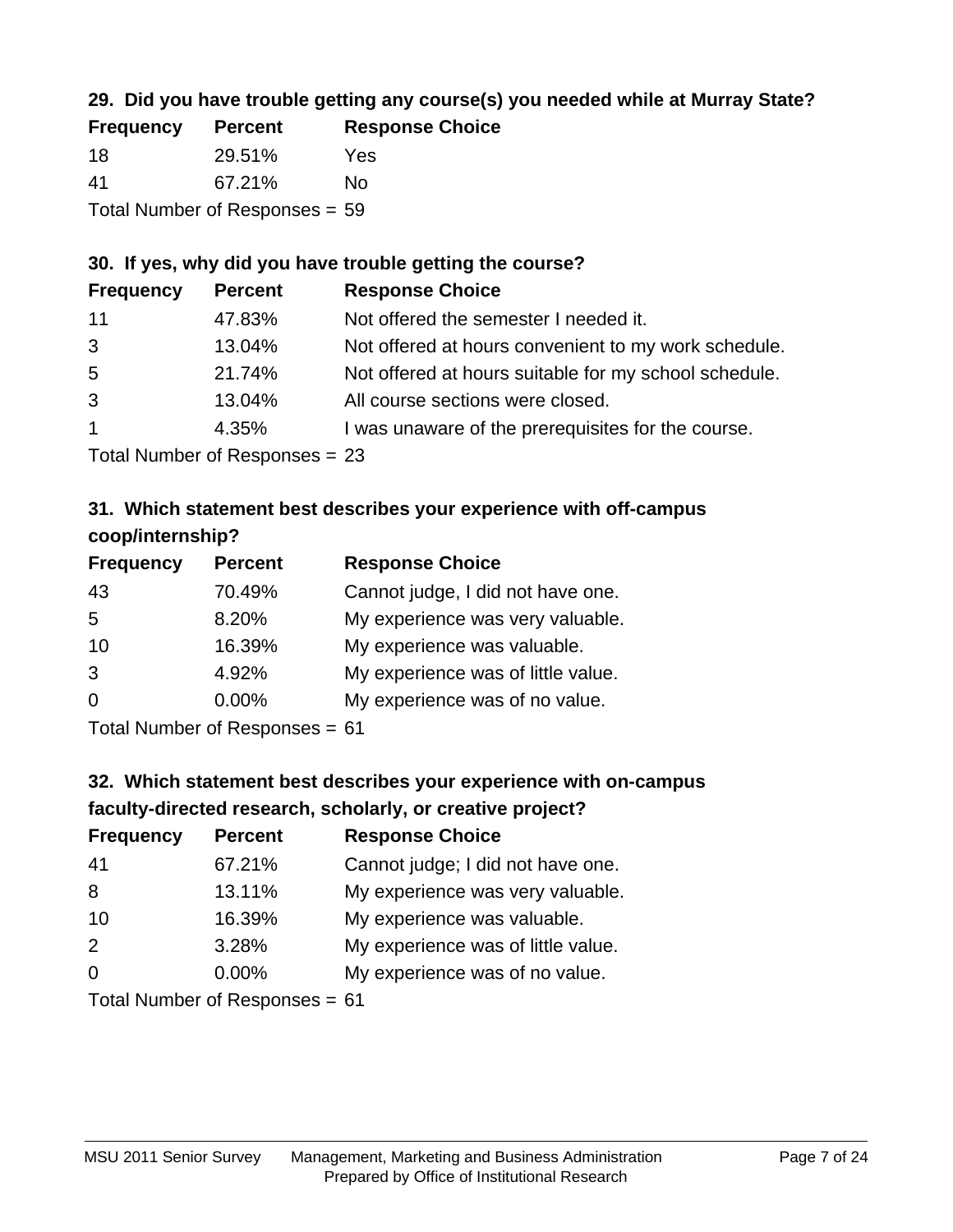#### **33. Which statement best describes your experience with academic advising in your major/area?**

|                  | 11.70011110001701001 |                                                       |  |  |
|------------------|----------------------|-------------------------------------------------------|--|--|
| <b>Frequency</b> | <b>Percent</b>       | <b>Response Choice</b>                                |  |  |
| $\mathbf{1}$     | 1.64%                | Cannot judge; I did not make use of the opportunity.  |  |  |
| 48               | 78.69%               | I was satisfied with information my adviser provided. |  |  |
| 8                | 13.11%               | Advice was inaccurate, incomplete, or misleading.     |  |  |
| $\overline{4}$   | 6.56%                | My adviser was not available.                         |  |  |
|                  |                      |                                                       |  |  |

Total Number of Responses = 61

# **For questions 34-48, indicate the extent to which you were satisfied.**

|  | 34. Class size relative to type of course |  |  |
|--|-------------------------------------------|--|--|
|  |                                           |  |  |

| <b>Frequency</b>               | <b>Percent</b> | <b>Response Choice</b> |  |
|--------------------------------|----------------|------------------------|--|
| 33                             | 54.10%         | Very satisfied         |  |
| 28                             | 45.90%         | Satisfied              |  |
| $\Omega$                       | $0.00\%$       | <b>Dissatisfied</b>    |  |
| $\Omega$                       | $0.00\%$       | Very dissatisfied      |  |
| Total Number of Responses - 61 |                |                        |  |

Total Number of Responses = 61

### **35. Out-of-class availability of faculty**

| <b>Frequency</b> | <b>Percent</b>             | <b>Response Choice</b> |
|------------------|----------------------------|------------------------|
| 25               | 40.98%                     | Very satisfied         |
| 32               | 52.46%                     | Satisfied              |
| $\overline{4}$   | 6.56%                      | <b>Dissatisfied</b>    |
| $\Omega$         | 0.00%                      | Very dissatisfied      |
|                  | Tatal Number of Desperance |                        |

Total Number of Responses = 61

# **36. Effectiveness of your high school preparation for college work**

| <b>Frequency</b> | <b>Percent</b>                 | <b>Response Choice</b> |
|------------------|--------------------------------|------------------------|
| 18               | 29.51%                         | Very satisfied         |
| 30               | 49.18%                         | Satisfied              |
| 7                | 11.48%                         | <b>Dissatisfied</b>    |
| 6                | 9.84%                          | Very dissatisfied      |
|                  | Total Number of Poenonces - 61 |                        |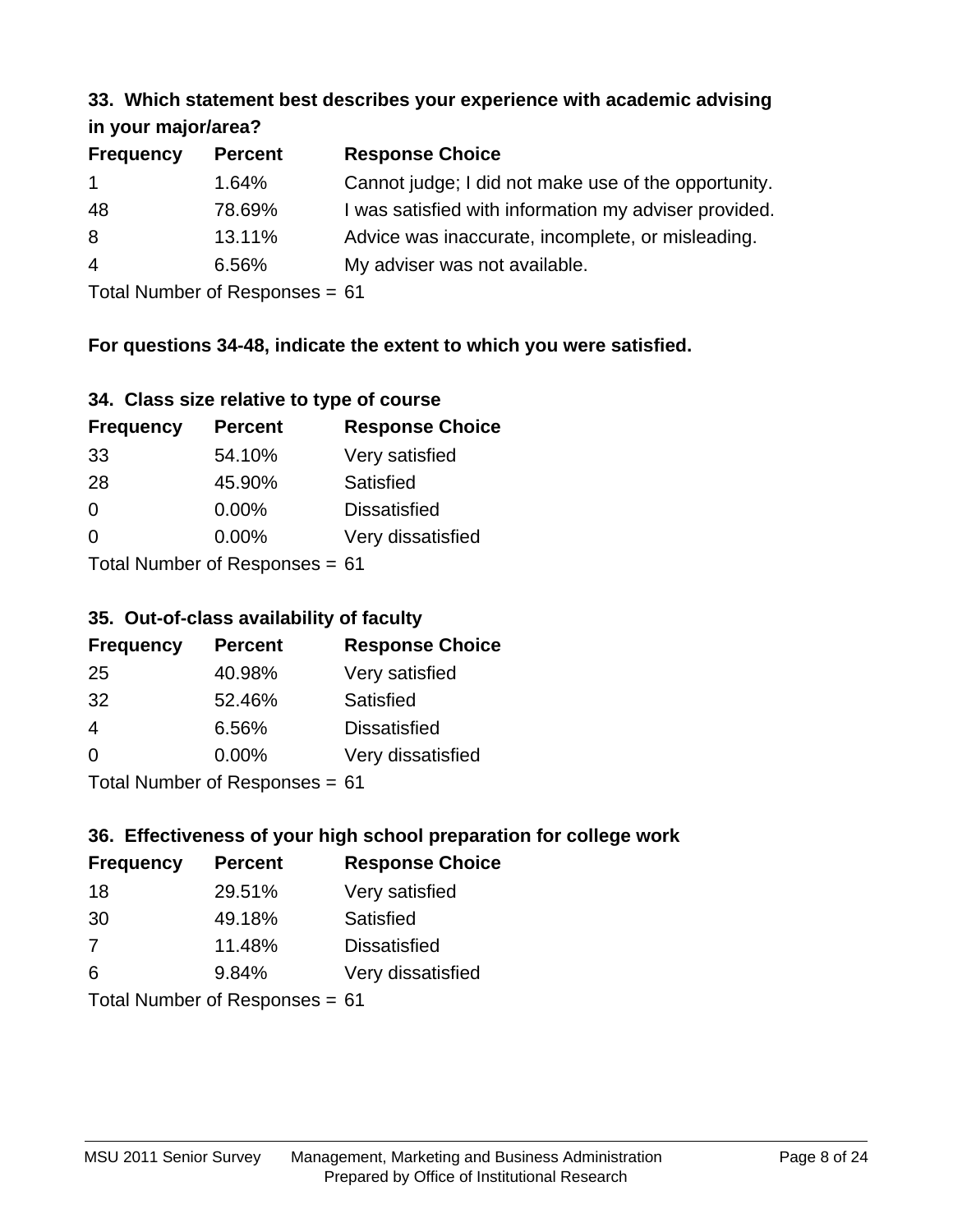# **37. Fairness of faculty in their treatment of individual students**

| <b>Frequency</b> | <b>Percent</b> | <b>Response Choice</b> |
|------------------|----------------|------------------------|
| 22               | 36.07%         | Very satisfied         |
| 35               | 57.38%         | Satisfied              |
| 3                | 4.92%          | <b>Dissatisfied</b>    |
|                  | 1.64%          | Very dissatisfied      |
|                  |                |                        |

Total Number of Responses = 61

### **38. Overall quality of instruction at Murray State**

| <b>Frequency</b> | <b>Percent</b> | <b>Response Choice</b> |
|------------------|----------------|------------------------|
| 19               | 31.15%         | Very satisfied         |
| 40               | 65.57%         | Satisfied              |
| $\mathcal{P}$    | 3.28%          | <b>Dissatisfied</b>    |
| $\Omega$         | 0.00%          | Very dissatisfied      |
|                  |                |                        |

Total Number of Responses = 61

# **39. Quality of instruction in University Studies (General Education) courses**

| <b>Frequency</b> | <b>Percent</b>             | <b>Response Choice</b> |
|------------------|----------------------------|------------------------|
| 14               | 22.95%                     | Very satisfied         |
| 43               | 70.49%                     | Satisfied              |
| 4                | 6.56%                      | <b>Dissatisfied</b>    |
| $\Omega$         | 0.00%                      | Very dissatisfied      |
|                  | Tetal Number of Desperance |                        |

Total Number of Responses = 61

### **40. Quality of instruction in your major**

| <b>Frequency</b>               | <b>Percent</b> | <b>Response Choice</b> |
|--------------------------------|----------------|------------------------|
| 19                             | 31.15%         | Very satisfied         |
| 38                             | 62.30%         | Satisfied              |
| 4                              | 6.56%          | <b>Dissatisfied</b>    |
| $\Omega$                       | $0.00\%$       | Very dissatisfied      |
| Total Number of Responses = 61 |                |                        |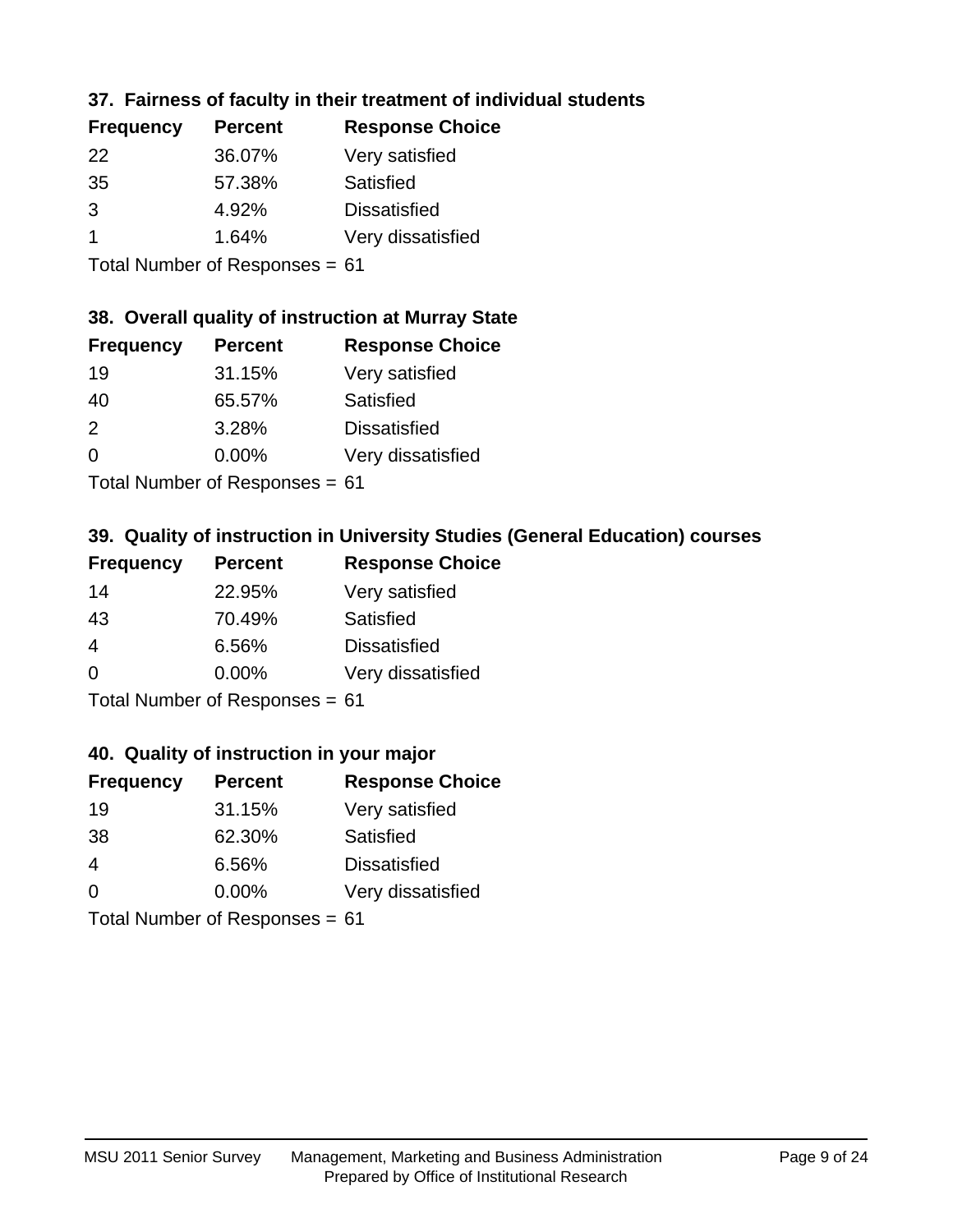# **41. Clarity of program objectives in your major**

| <b>Frequency</b> | <b>Percent</b> | <b>Response Choice</b> |
|------------------|----------------|------------------------|
| 15               | 24.59%         | Very satisfied         |
| 44               | 72.13%         | Satisfied              |
| $\mathcal{P}$    | 3.28%          | <b>Dissatisfied</b>    |
| ∩                | $0.00\%$       | Very dissatisfied      |
|                  |                |                        |

Total Number of Responses = 61

### **42. Intellectual challenge of the academic program**

| <b>Frequency</b> | <b>Percent</b> | <b>Response Choice</b> |
|------------------|----------------|------------------------|
| 19               | 31.15%         | Very satisfied         |
| 41               | 67.21%         | Satisfied              |
| $\Omega$         | 0.00%          | <b>Dissatisfied</b>    |
|                  | 1.64%          | Very dissatisfied      |
|                  |                |                        |

Total Number of Responses = 61

# **43. Encouragement and information from your major department for employment after graduation**

| <b>Frequency</b> | <b>Percent</b> | <b>Response Choice</b> |
|------------------|----------------|------------------------|
| 9                | 15.00%         | Very satisfied         |
| 28               | 46.67%         | Satisfied              |
| 20               | 33.33%         | <b>Dissatisfied</b>    |
| 3                | 5.00%          | Very dissatisfied      |
|                  |                |                        |

Total Number of Responses = 60

# **44. Availability of opportunities to engage in a faculty-mentored research,**

# **scholarly, or creative project in your area of study/interest**

| <b>Frequency</b> | <b>Percent</b> | <b>Response Choice</b> |
|------------------|----------------|------------------------|
| 7                | 11.67%         | Very satisfied         |
| 29               | 48.33%         | Satisfied              |
| 21               | 35.00%         | <b>Dissatisfied</b>    |
| 3                | 5.00%          | Very dissatisfied      |
|                  |                |                        |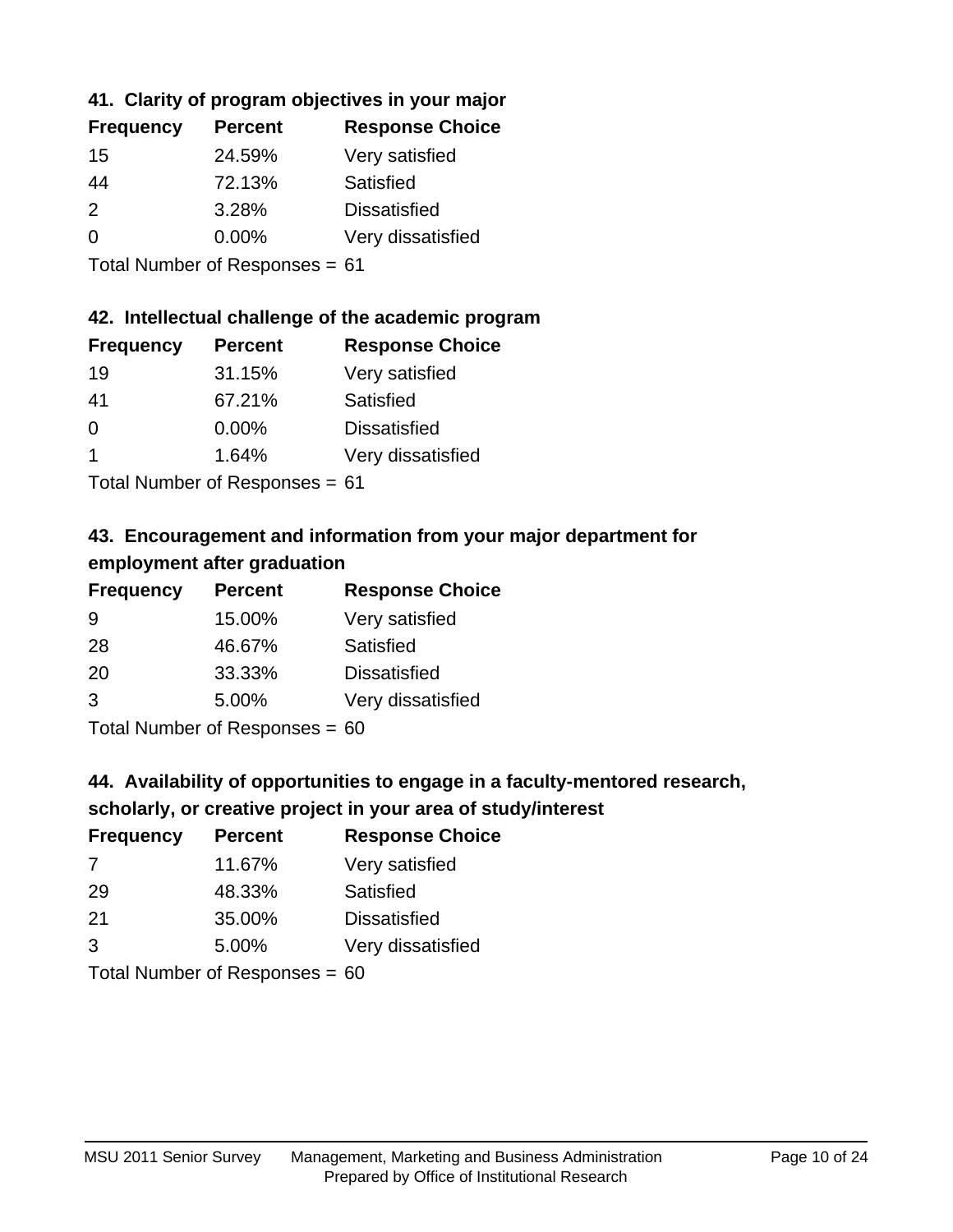### **45. Library hours**

| <b>Frequency</b> | <b>Percent</b> | <b>Response Choice</b> |
|------------------|----------------|------------------------|
| 14               | 23.33%         | Very satisfied         |
| 42               | 70.00%         | Satisfied              |
| $\overline{4}$   | 6.67%          | <b>Dissatisfied</b>    |
| $\Omega$         | 0.00%          | Very dissatisfied      |
|                  |                |                        |

Total Number of Responses = 60

## **46. Effectiveness of library personnel in meeting your information needs**

| <b>Frequency</b> | <b>Percent</b> | <b>Response Choice</b> |
|------------------|----------------|------------------------|
| 15               | 25.00%         | Very satisfied         |
| 42               | 70.00%         | Satisfied              |
| 3                | 5.00%          | <b>Dissatisfied</b>    |
| $\Omega$         | 0.00%          | Very dissatisfied      |
|                  |                |                        |

Total Number of Responses = 60

### **47. Access to library resources on hand**

| <b>Frequency</b> | <b>Percent</b>            | <b>Response Choice</b> |
|------------------|---------------------------|------------------------|
| 15               | 25.00%                    | Very satisfied         |
| 43               | 71.67%                    | Satisfied              |
| $\mathcal{P}$    | 3.33%                     | <b>Dissatisfied</b>    |
| $\Omega$         | $0.00\%$                  | Very dissatisfied      |
|                  | Total Number of Desponses |                        |

Total Number of Responses = 60

### **48. Electronic access to library resources**

| <b>Frequency</b>               | <b>Percent</b> | <b>Response Choice</b> |
|--------------------------------|----------------|------------------------|
| 19                             | 31.15%         | Very satisfied         |
| 40                             | 65.57%         | Satisfied              |
| 2                              | 3.28%          | <b>Dissatisfied</b>    |
| $\Omega$                       | $0.00\%$       | Very dissatisfied      |
| Total Number of Responses = 61 |                |                        |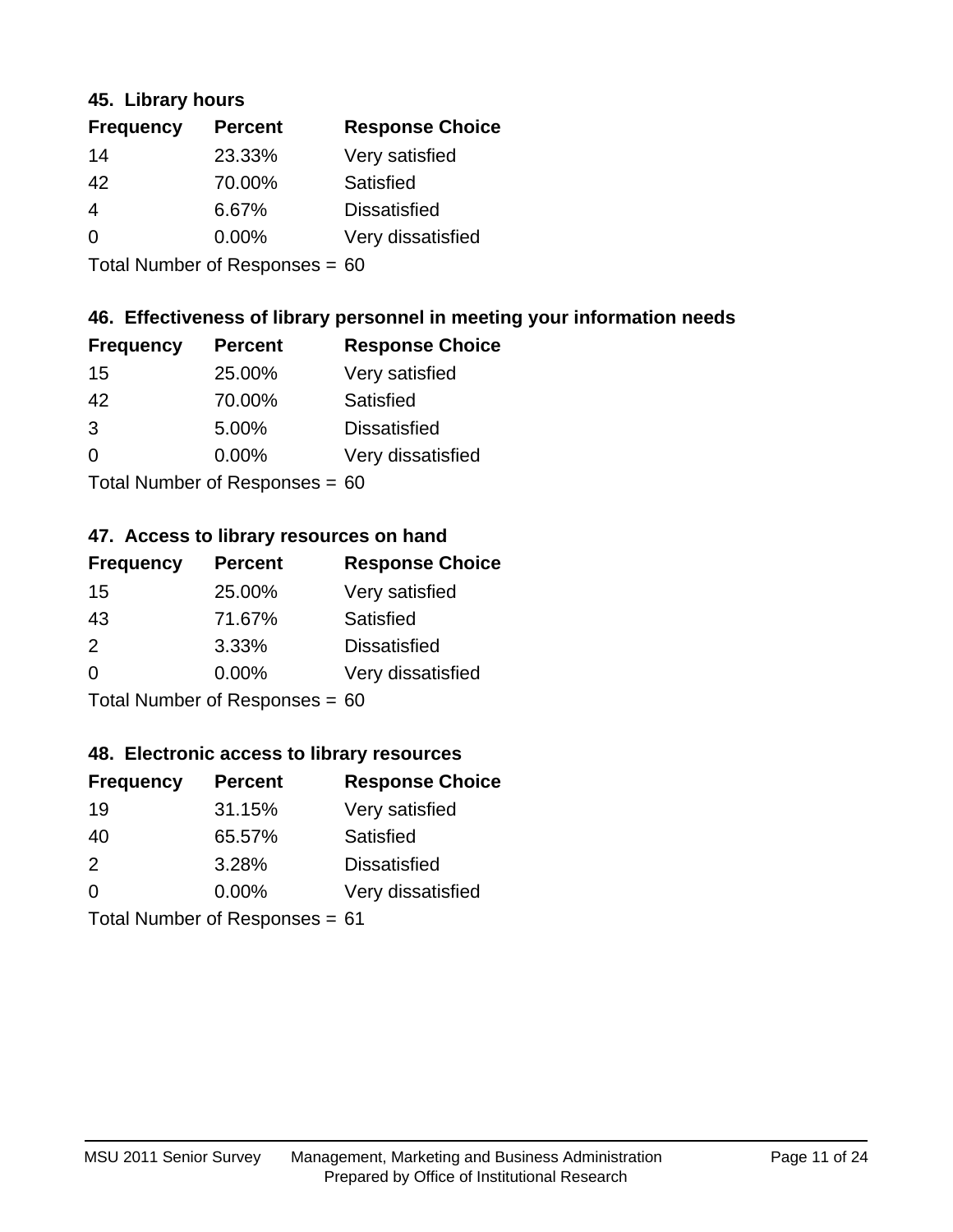**was in helping you achieve these goals. For questions 49-55, please indicate how effective University Studies at MSU** 

## **49. Writing Skills**

| <b>Frequency</b>               | <b>Percent</b> | <b>Response Choice</b> |
|--------------------------------|----------------|------------------------|
| 15                             | 25.00%         | Very effective         |
| 41                             | 68.33%         | Effective              |
| $\overline{4}$                 | 6.67%          | Ineffective            |
| $\Omega$                       | $0.00\%$       | Very ineffective       |
| Total Number of Responses = 60 |                |                        |

### **50. Speaking Skills**

| <b>Frequency</b> | <b>Percent</b>                 | <b>Response Choice</b> |
|------------------|--------------------------------|------------------------|
| 16               | 26.67%                         | Very effective         |
| 41               | 68.33%                         | Effective              |
| 3                | 5.00%                          | Ineffective            |
| $\Omega$         | 0.00%                          | Very ineffective       |
|                  | Total Number of Recnonces - 60 |                        |

Total Number of Responses = 60

#### **51. Critical Thinking Skills**

| <b>Frequency</b> | <b>Percent</b>                 | <b>Response Choice</b> |
|------------------|--------------------------------|------------------------|
| 12               | 20.00%                         | Very effective         |
| 44               | 73.33%                         | Effective              |
| $\overline{4}$   | 6.67%                          | Ineffective            |
| $\Omega$         | $0.00\%$                       | Very ineffective       |
|                  | Total Number of Responses = 60 |                        |

# **52. Computer Technology**

| <b>Frequency</b>                 | <b>Percent</b> | <b>Response Choice</b> |
|----------------------------------|----------------|------------------------|
| 19                               | 31.67%         | Very effective         |
| 35                               | 58.33%         | Effective              |
| 5                                | 8.33%          | Ineffective            |
| $\mathbf 1$                      | 1.67%          | Very ineffective       |
| Total Number of Responses = $60$ |                |                        |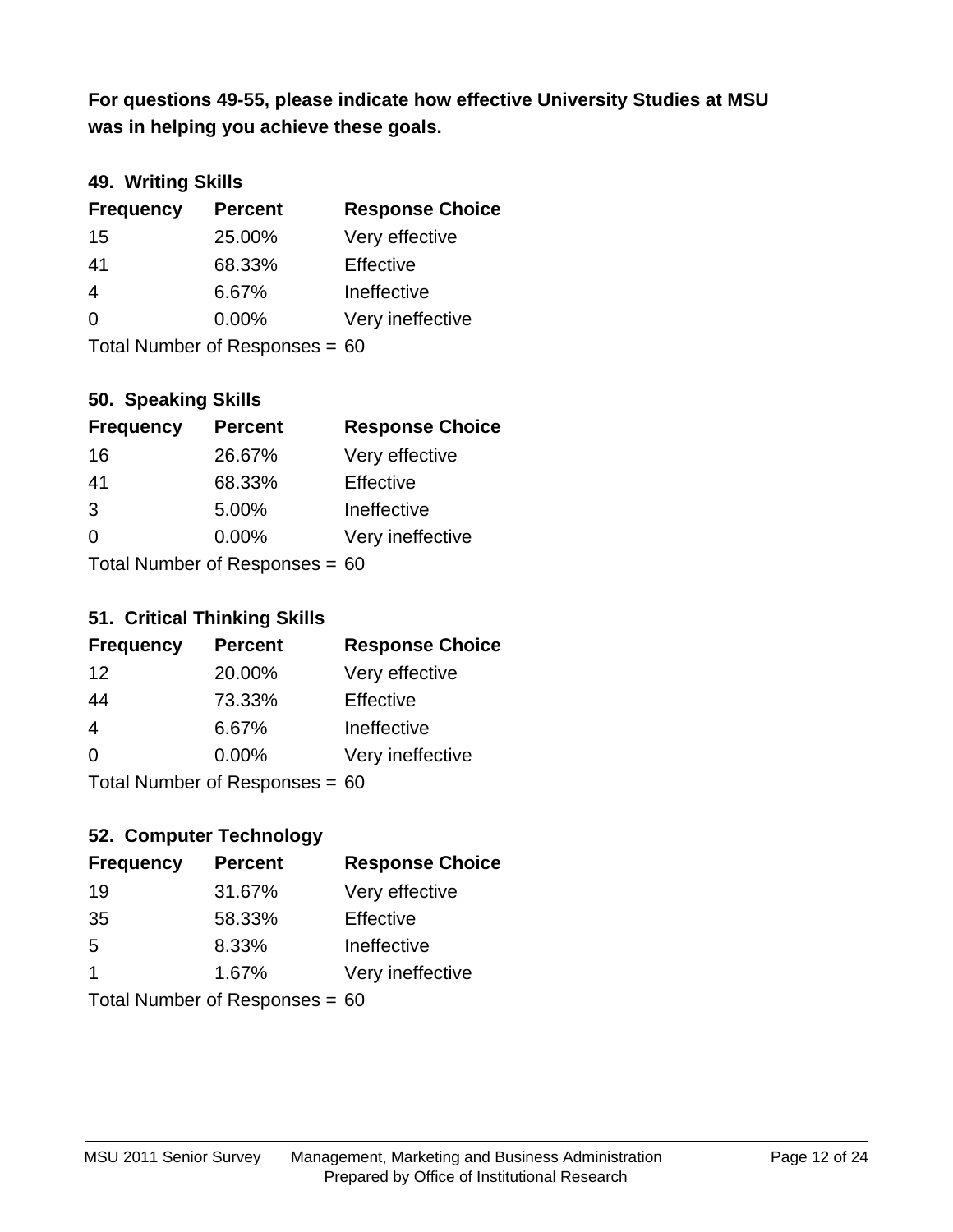## **53. General Knowledge in the liberal arts and sciences**

| <b>Frequency</b> | <b>Percent</b> | <b>Response Choice</b> |
|------------------|----------------|------------------------|
| 12               | 20.00%         | Very effective         |
| 42               | 70.00%         | Effective              |
| 4                | 6.67%          | Ineffective            |
| $\mathcal{P}$    | 3.33%          | Very ineffective       |
|                  |                |                        |

Total Number of Responses = 60

#### **54. International Perspectives**

| <b>Frequency</b>                              | <b>Percent</b> | <b>Response Choice</b> |
|-----------------------------------------------|----------------|------------------------|
| 16                                            | 26.67%         | Very effective         |
| 36                                            | 60.00%         | Effective              |
| 6                                             | 10.00%         | Ineffective            |
| 2                                             | 3.33%          | Very ineffective       |
| $T$ at all Message and $D$ and an approximate |                |                        |

Total Number of Responses = 60

### **55. Stimulation of interest in areas outside your chosen field of study**

| <b>Frequency</b> | <b>Percent</b>             | <b>Response Choice</b> |
|------------------|----------------------------|------------------------|
| 12               | 20.34%                     | Very effective         |
| 35               | 59.32%                     | Effective              |
| 10               | 16.95%                     | Ineffective            |
| $\mathcal{P}$    | 3.39%                      | Very ineffective       |
|                  | Total Number of Denonone – |                        |

Total Number of Responses = 59

# **For questions 56-83, please indicate how satisfactorily the following met your needs**

#### **56. African-American Student Services**

| <b>Frequency</b>     | <b>Percent</b>                 | <b>Response Choice</b> |
|----------------------|--------------------------------|------------------------|
| 59                   | 98.33%                         | Did not use            |
| $\blacktriangleleft$ | 1.67%                          | Very satisfied         |
| $\Omega$             | 0.00%                          | Satisfied              |
| 0                    | $0.00\%$                       | <b>Dissatisfied</b>    |
| $\Omega$             | 0.00%                          | Very dissatisfied      |
|                      | Total Number of Responses = 60 |                        |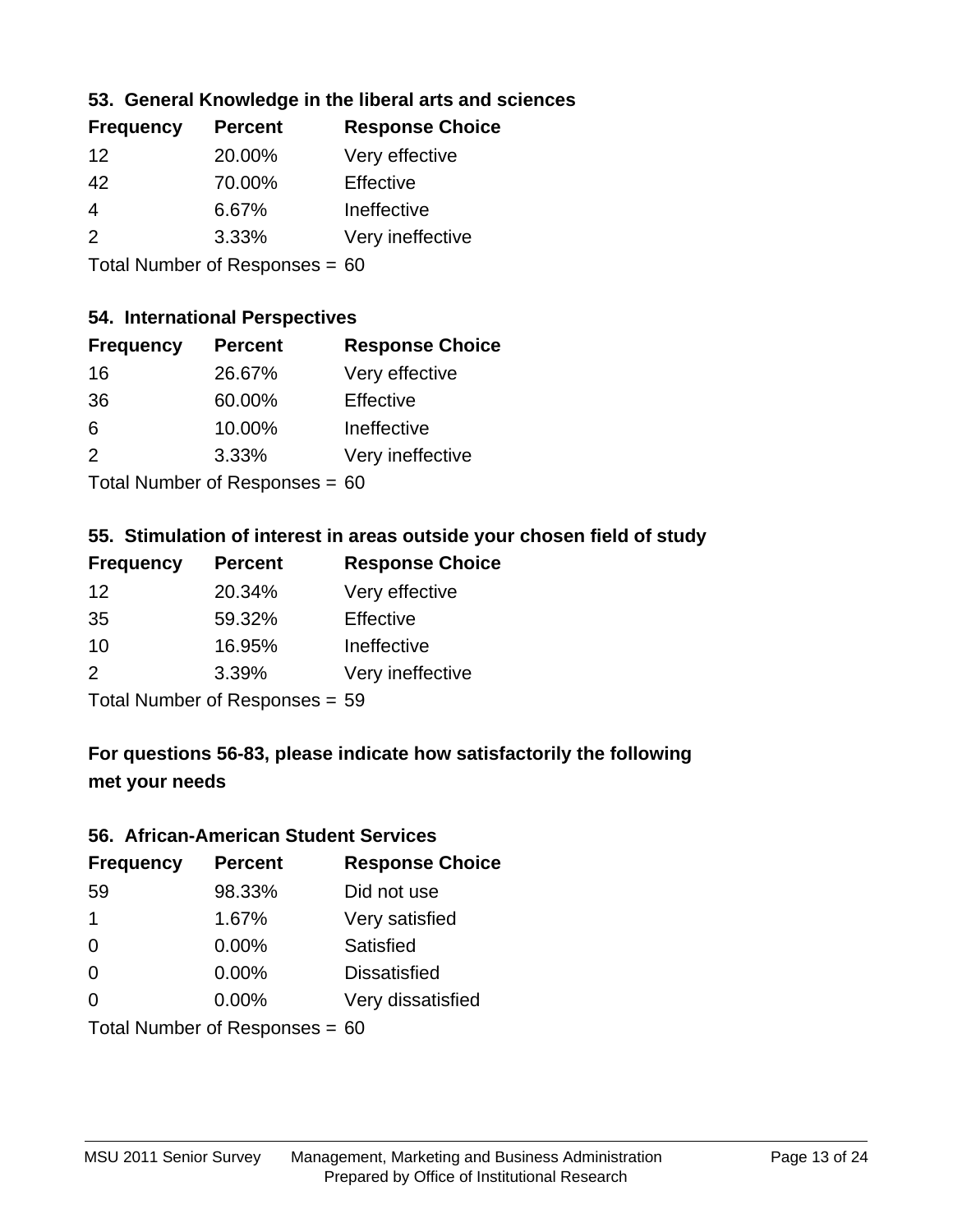### **57. Career Services Office**

| <b>Frequency</b> | <b>Percent</b> | <b>Response Choice</b> |
|------------------|----------------|------------------------|
| 36               | 60.00%         | Did not use            |
| 10               | 16.67%         | Very satisfied         |
| 11               | 18.33%         | Satisfied              |
| 3                | 5.00%          | <b>Dissatisfied</b>    |
| ∩                | $0.00\%$       | Very dissatisfied      |
|                  |                |                        |

Total Number of Responses = 60

### **58. Counseling and Testing Center**

| <b>Frequency</b> | <b>Percent</b>            | <b>Response Choice</b> |
|------------------|---------------------------|------------------------|
| 53               | 88.33%                    | Did not use            |
| 6                | 10.00%                    | Very satisfied         |
| $\mathbf 1$      | 1.67%                     | Satisfied              |
| $\Omega$         | 0.00%                     | <b>Dissatisfied</b>    |
| $\Omega$         | 0.00%                     | Very dissatisfied      |
|                  | Total Number of Desponses |                        |

Total Number of Responses = 60

#### **59. Cultural programming and activities**

| <b>Frequency</b>               | <b>Percent</b> | <b>Response Choice</b> |
|--------------------------------|----------------|------------------------|
| 52                             | 86.67%         | Did not use            |
| 2                              | 3.33%          | Very satisfied         |
| 5                              | 8.33%          | Satisfied              |
| $\overline{\mathbf{1}}$        | 1.67%          | <b>Dissatisfied</b>    |
| $\Omega$                       | $0.00\%$       | Very dissatisfied      |
| Total Number of Responses = 60 |                |                        |

### **60. E-study courses**

| <b>Frequency</b> | <b>Percent</b>                 | <b>Response Choice</b> |
|------------------|--------------------------------|------------------------|
| 21               | 35.00%                         | Did not use            |
| 24               | 40.00%                         | Very satisfied         |
| 15               | 25.00%                         | Satisfied              |
| $\Omega$         | 0.00%                          | <b>Dissatisfied</b>    |
| $\Omega$         | 0.00%                          | Very dissatisfied      |
|                  | Total Number of Responses = 60 |                        |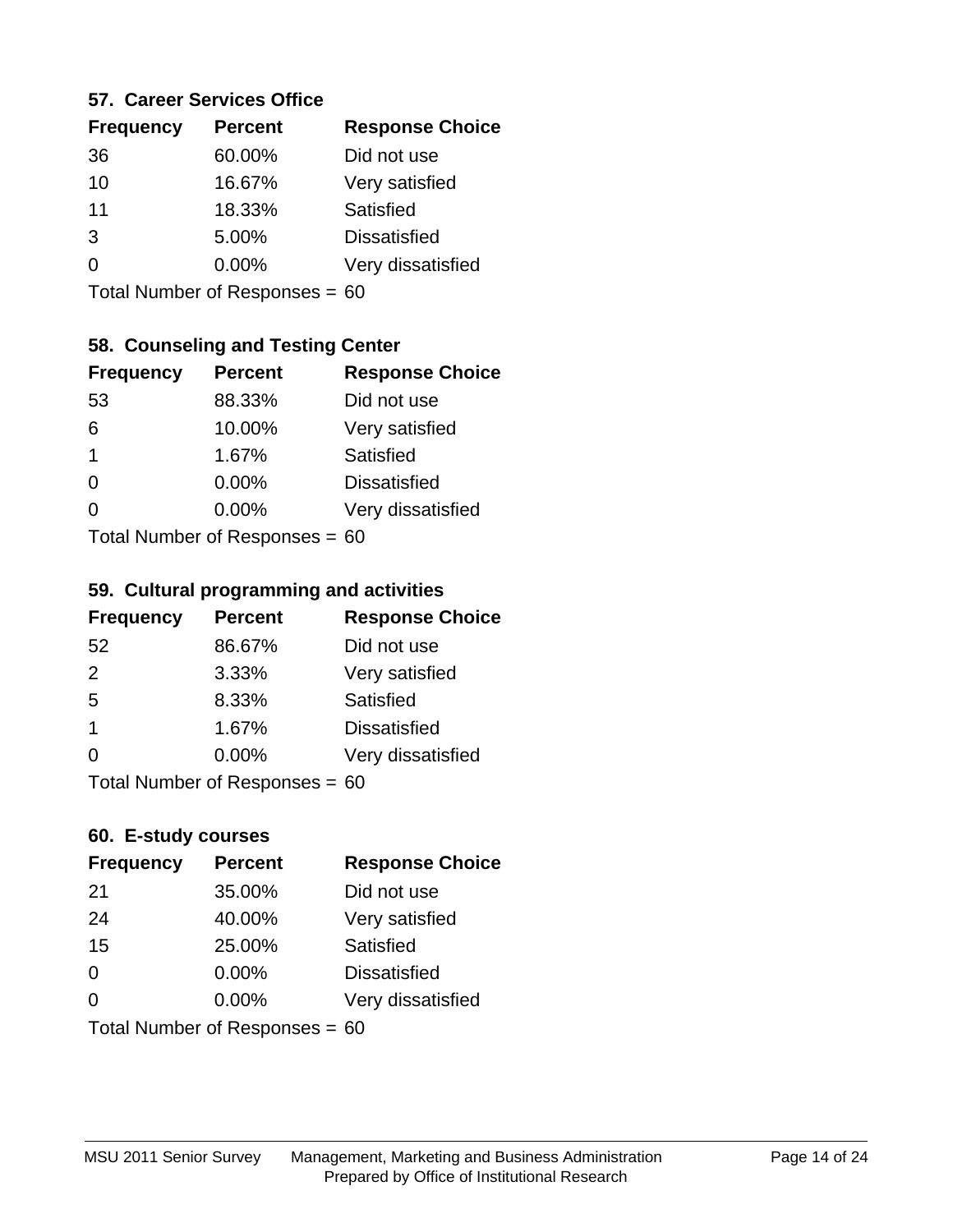#### **61. Food Services**

| <b>Frequency</b> | <b>Percent</b> | <b>Response Choice</b> |
|------------------|----------------|------------------------|
| 24               | 40.00%         | Did not use            |
| 9                | 15.00%         | Very satisfied         |
| 19               | 31.67%         | Satisfied              |
| 6                | 10.00%         | <b>Dissatisfied</b>    |
| $\mathcal{P}$    | 3.33%          | Very dissatisfied      |
|                  |                |                        |

Total Number of Responses = 60

# **62. Greek life and activities**

| <b>Frequency</b>                 | <b>Percent</b> | <b>Response Choice</b> |
|----------------------------------|----------------|------------------------|
| 48                               | 80.00%         | Did not use            |
| $\overline{7}$                   | 11.67%         | Very satisfied         |
| 5                                | 8.33%          | <b>Satisfied</b>       |
| $\Omega$                         | 0.00%          | <b>Dissatisfied</b>    |
| 0                                | 0.00%          | Very dissatisfied      |
| Total Number of Responses = $60$ |                |                        |

#### **63. Health Services**

| <b>Frequency</b> | <b>Percent</b>            | <b>Response Choice</b> |
|------------------|---------------------------|------------------------|
| 34               | 56.67%                    | Did not use            |
| 10               | 16.67%                    | Very satisfied         |
| 12               | 20.00%                    | Satisfied              |
| $\overline{4}$   | 6.67%                     | <b>Dissatisfied</b>    |
| $\Omega$         | 0.00%                     | Very dissatisfied      |
|                  | Total Number of Deepensee |                        |

Total Number of Responses = 60

### **64. Honor Societies/Departmental Clubs/Special Interest Organizations**

| <b>Frequency</b>               | <b>Percent</b> | <b>Response Choice</b> |
|--------------------------------|----------------|------------------------|
| 39                             | 65.00%         | Did not use            |
| 10                             | 16.67%         | Very satisfied         |
| 11                             | 18.33%         | <b>Satisfied</b>       |
| $\Omega$                       | 0.00%          | <b>Dissatisfied</b>    |
| $\Omega$                       | 0.00%          | Very dissatisfied      |
| Total Number of Responses = 60 |                |                        |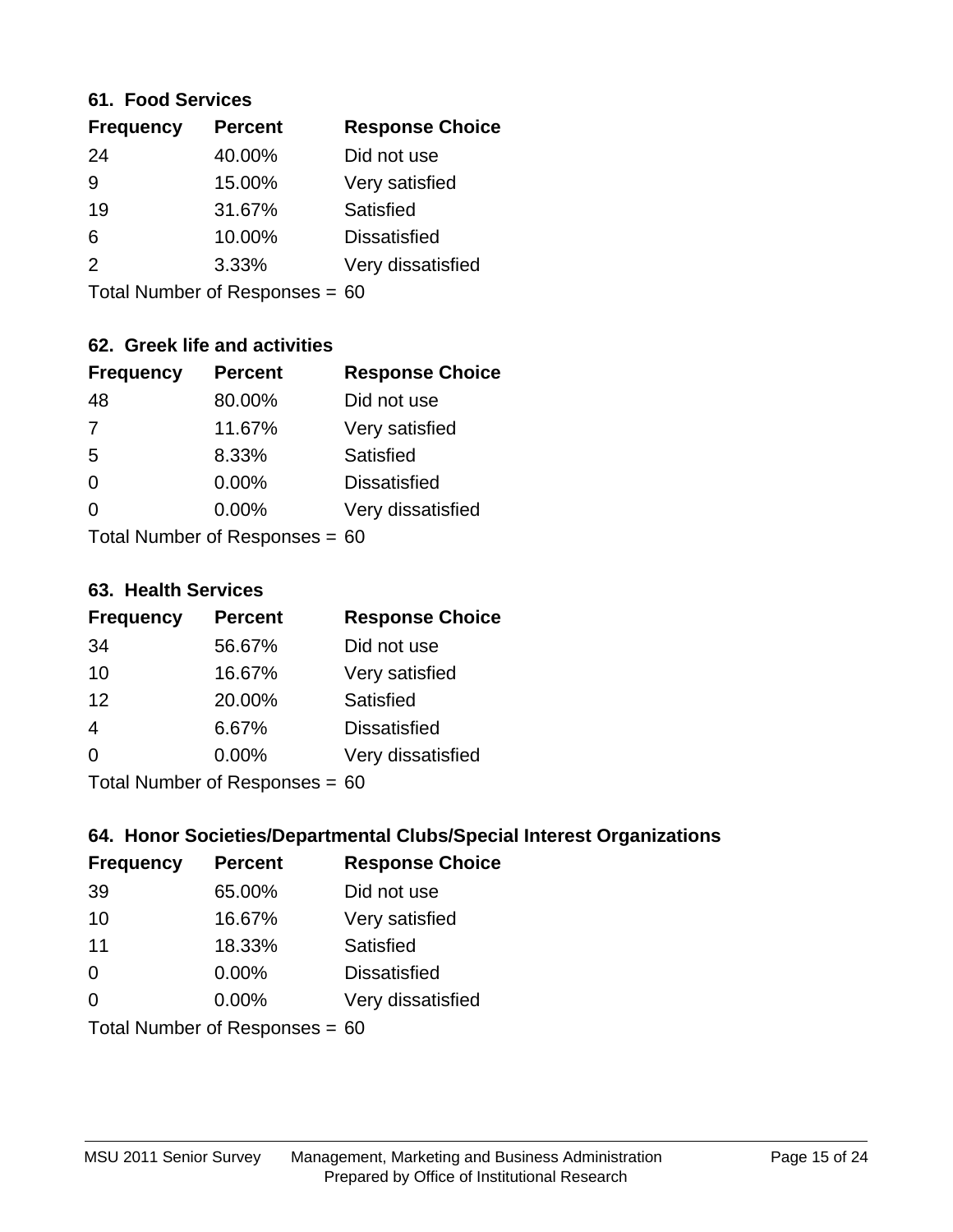### **65. International Programs and activities**

| <b>Frequency</b> | <b>Percent</b> | <b>Response Choice</b> |
|------------------|----------------|------------------------|
| 52               | 86.67%         | Did not use            |
| 3                | 5.00%          | Very satisfied         |
|                  | 6.67%          | Satisfied              |
|                  | 1.67%          | <b>Dissatisfied</b>    |
|                  | $0.00\%$       | Very dissatisfied      |
|                  |                |                        |

Total Number of Responses = 60

# **66. International student support services**

| <b>Frequency</b>          | <b>Percent</b> | <b>Response Choice</b> |
|---------------------------|----------------|------------------------|
| 56                        | 93.33%         | Did not use            |
| 3                         | 5.00%          | Very satisfied         |
| $\Omega$                  | $0.00\%$       | <b>Satisfied</b>       |
| $\overline{1}$            | 1.67%          | <b>Dissatisfied</b>    |
| ∩                         | 0.00%          | Very dissatisfied      |
| Total Number of Deepensee |                |                        |

Total Number of Responses = 60

#### **67. Intramural Sports and Recreation**

| <b>Frequency</b>             | <b>Percent</b> | <b>Response Choice</b> |
|------------------------------|----------------|------------------------|
| 41                           | 68.33%         | Did not use            |
| 13                           | 21.67%         | Very satisfied         |
| 6                            | 10.00%         | Satisfied              |
| $\Omega$                     | 0.00%          | <b>Dissatisfied</b>    |
| $\Omega$                     | $0.00\%$       | Very dissatisfied      |
| $Total Number of Denonese -$ |                |                        |

Total Number of Responses = 60

# **68. Lowry Center/Community College**

| <b>Frequency</b>        | <b>Percent</b>                   | <b>Response Choice</b> |
|-------------------------|----------------------------------|------------------------|
| 54                      | 90.00%                           | Did not use            |
| $\overline{4}$          | 6.67%                            | Very satisfied         |
| $\overline{\mathbf{1}}$ | 1.67%                            | Satisfied              |
| $\Omega$                | 0.00%                            | <b>Dissatisfied</b>    |
| 1                       | 1.67%                            | Very dissatisfied      |
|                         | Total Number of Responses = $60$ |                        |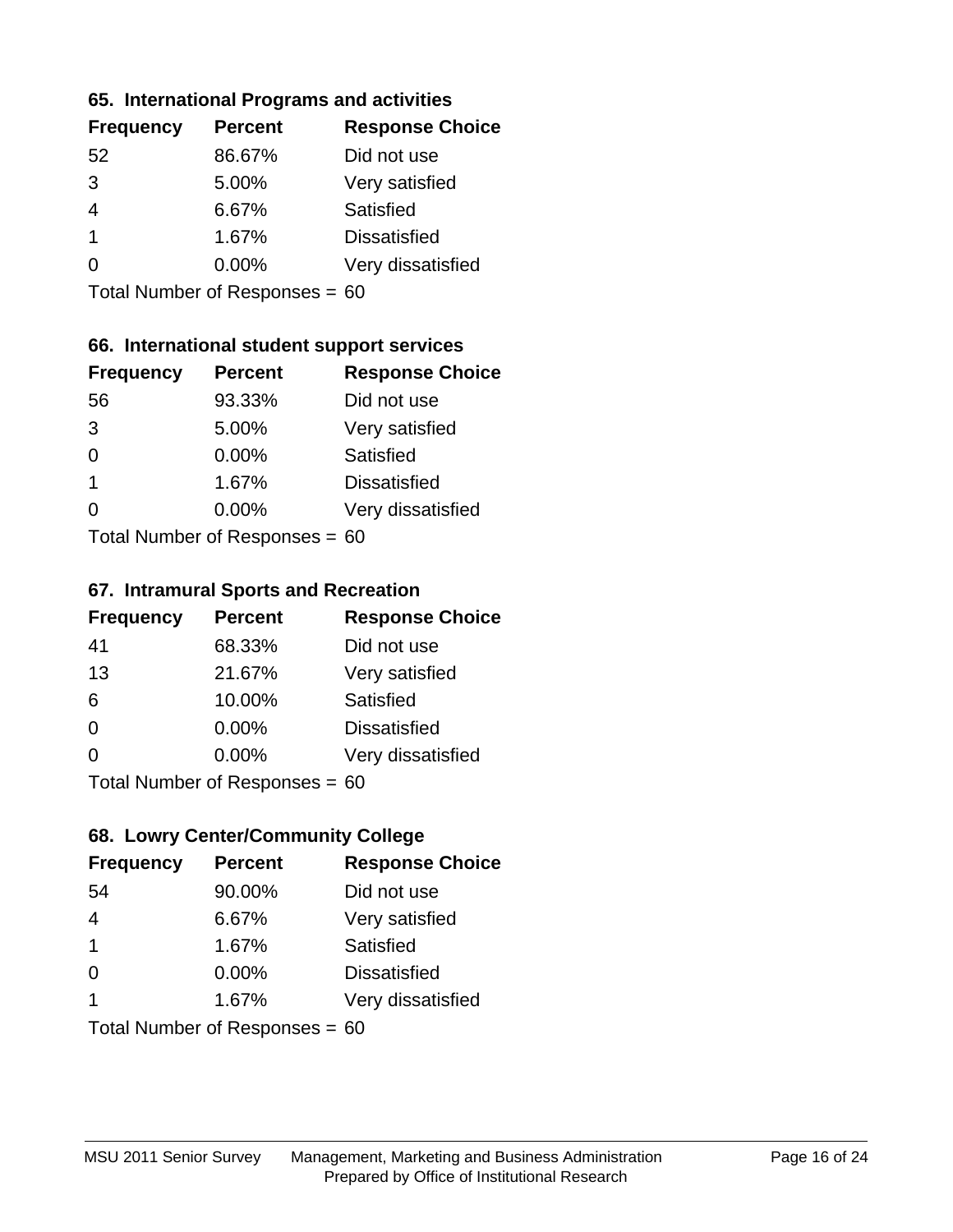# **69. Library**

| <b>Frequency</b> | <b>Percent</b> | <b>Response Choice</b> |
|------------------|----------------|------------------------|
| 11               | 18.33%         | Did not use            |
| 34               | 56.67%         | Very satisfied         |
| 13               | 21.67%         | Satisfied              |
| 2                | 3.33%          | <b>Dissatisfied</b>    |
| $\overline{0}$   | 0.00%          | Very dissatisfied      |
|                  |                |                        |

Total Number of Responses = 60

# **70. MAP Report**

| <b>Frequency</b>                 | <b>Percent</b> | <b>Response Choice</b> |
|----------------------------------|----------------|------------------------|
| 1                                | 1.67%          | Did not use            |
| 28                               | 46.67%         | Very satisfied         |
| 19                               | 31.67%         | Satisfied              |
| 12                               | 20.00%         | <b>Dissatisfied</b>    |
| ∩                                | $0.00\%$       | Very dissatisfied      |
| Total Number of Responses = $60$ |                |                        |

### **71. MSU Web site**

| <b>Frequency</b>               | <b>Percent</b> | <b>Response Choice</b> |
|--------------------------------|----------------|------------------------|
| 1                              | 1.67%          | Did not use            |
| 38                             | 63.33%         | Very satisfied         |
| 19                             | 31.67%         | Satisfied              |
| 2                              | 3.33%          | <b>Dissatisfied</b>    |
| $\Omega$                       | $0.00\%$       | Very dissatisfied      |
| Total Number of Responses = 60 |                |                        |

# **72. NCAA Sports**

| <b>Frequency</b> | <b>Percent</b>                   | <b>Response Choice</b> |
|------------------|----------------------------------|------------------------|
| 43               | 71.67%                           | Did not use            |
| 10               | 16.67%                           | Very satisfied         |
| 4                | 6.67%                            | Satisfied              |
| $\mathbf 1$      | 1.67%                            | <b>Dissatisfied</b>    |
| 2                | 3.33%                            | Very dissatisfied      |
|                  | Total Number of Responses = $60$ |                        |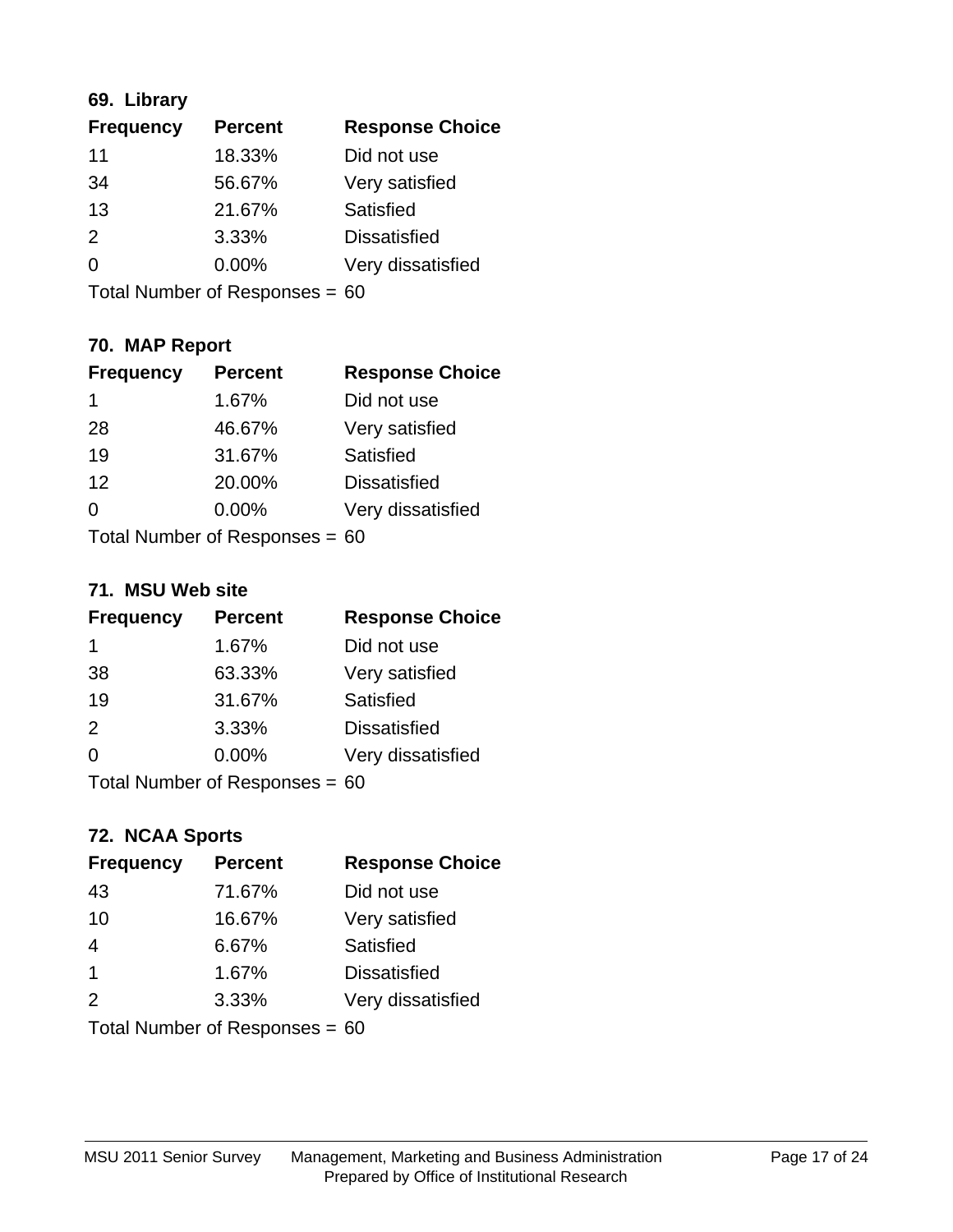### **73. Online courses that are not e-study**

| <b>Frequency</b> | <b>Percent</b> | <b>Response Choice</b> |
|------------------|----------------|------------------------|
| 37               | 61.67%         | Did not use            |
| 14               | 23.33%         | Very satisfied         |
| 6                | 10.00%         | Satisfied              |
| 3                | 5.00%          | <b>Dissatisfied</b>    |
|                  | $0.00\%$       | Very dissatisfied      |
|                  |                |                        |

Total Number of Responses = 60

# **74. Racer Touch Registration**

| <b>Frequency</b>          | <b>Percent</b> | <b>Response Choice</b> |
|---------------------------|----------------|------------------------|
| 0                         | 0.00%          | Did not use            |
| 18                        | 30.51%         | Very satisfied         |
| 14                        | 23.73%         | Satisfied              |
| 18                        | 30.51%         | <b>Dissatisfied</b>    |
| g                         | 15.25%         | Very dissatisfied      |
| Total Number of Desponses |                |                        |

Total Number of Responses = 59

### **75. Residential College programming and activities**

| <b>Frequency</b>          | <b>Percent</b> | <b>Response Choice</b> |
|---------------------------|----------------|------------------------|
| 34                        | 56.67%         | Did not use            |
| 8                         | 13.33%         | Very satisfied         |
| 16                        | 26.67%         | Satisfied              |
| 1                         | 1.67%          | <b>Dissatisfied</b>    |
| 1                         | 1.67%          | Very dissatisfied      |
| Total Number of Decononce |                |                        |

Total Number of Responses = 60

### **76. Scholarships/grants/student employment**

| <b>Frequency</b>               | <b>Percent</b> | <b>Response Choice</b> |
|--------------------------------|----------------|------------------------|
| 19                             | 31.67%         | Did not use            |
| 22                             | 36.67%         | Very satisfied         |
| 12                             | 20.00%         | Satisfied              |
| 6                              | 10.00%         | <b>Dissatisfied</b>    |
| 1                              | 1.67%          | Very dissatisfied      |
| Total Number of Responses = 60 |                |                        |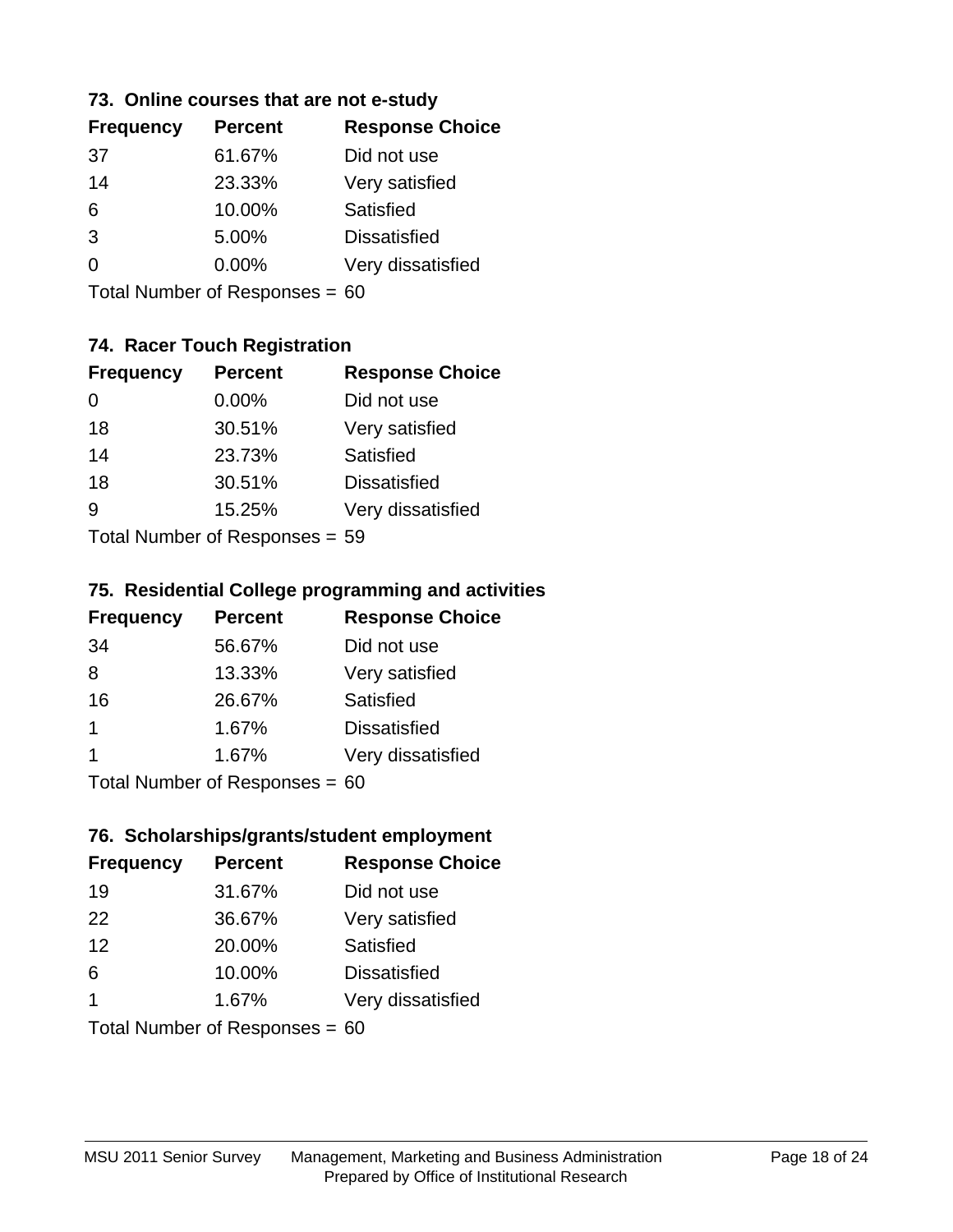### **77. Security Services**

| <b>Frequency</b> | <b>Percent</b> | <b>Response Choice</b> |
|------------------|----------------|------------------------|
| 40               | 66.67%         | Did not use            |
| 9                | 15.00%         | Very satisfied         |
| 11               | 18.33%         | Satisfied              |
| $\Omega$         | $0.00\%$       | <b>Dissatisfied</b>    |
| ∩                | $0.00\%$       | Very dissatisfied      |
|                  |                |                        |

Total Number of Responses = 60

# **78. Services for non-traditional students**

| <b>Frequency</b>          | <b>Percent</b> | <b>Response Choice</b> |  |
|---------------------------|----------------|------------------------|--|
| 50                        | 83.33%         | Did not use            |  |
| $\overline{7}$            | 11.67%         | Very satisfied         |  |
| 3                         | 5.00%          | <b>Satisfied</b>       |  |
| $\Omega$                  | 0.00%          | <b>Dissatisfied</b>    |  |
| ∩                         | 0.00%          | Very dissatisfied      |  |
| Total Number of Deepensee |                |                        |  |

Total Number of Responses = 60

## **79. Student Support Services (Trio)**

| <b>Frequency</b>               | <b>Percent</b> | <b>Response Choice</b> |
|--------------------------------|----------------|------------------------|
| 56                             | 93.33%         | Did not use            |
| $\overline{4}$                 | 6.67%          | Very satisfied         |
| $\Omega$                       | 0.00%          | Satisfied              |
| $\Omega$                       | $0.00\%$       | <b>Dissatisfied</b>    |
| $\Omega$                       | 0.00%          | Very dissatisfied      |
| Total Number of Responses = 60 |                |                        |

## **80. Student PIN System**

| <b>Frequency</b>               | <b>Percent</b> | <b>Response Choice</b> |
|--------------------------------|----------------|------------------------|
| 1                              | 1.67%          | Did not use            |
| 29                             | 48.33%         | Very satisfied         |
| 29                             | 48.33%         | Satisfied              |
| 1                              | 1.67%          | <b>Dissatisfied</b>    |
| $\Omega$                       | $0.00\%$       | Very dissatisfied      |
| Total Number of Responses = 60 |                |                        |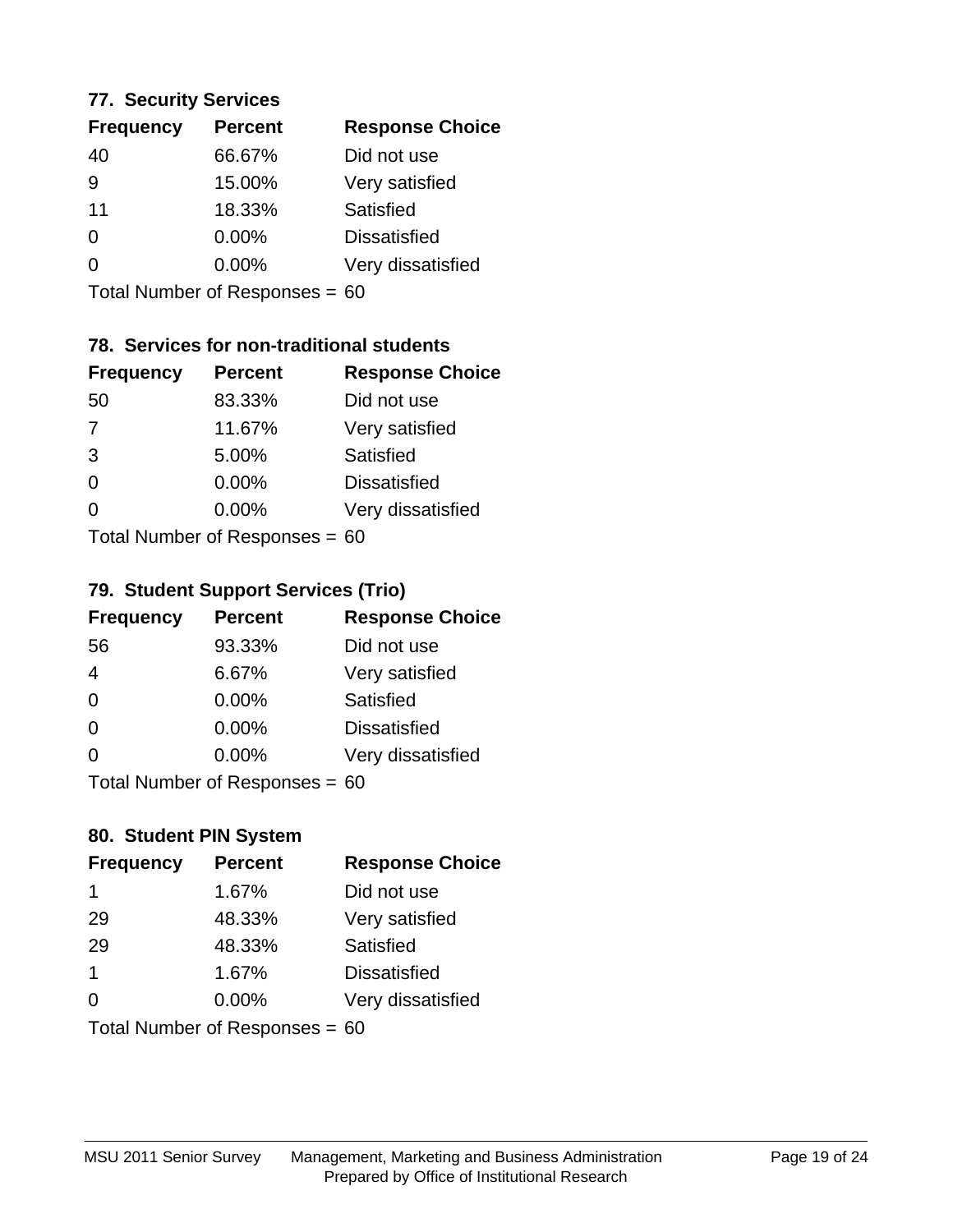## **81. Student Records/Transcript Services**

| <b>Response Choice</b> |
|------------------------|
|                        |
|                        |
|                        |
|                        |
| Very dissatisfied      |
|                        |

Total Number of Responses = 60

# **82. Computer and Internet access for study and research needs**

| <b>Frequency</b>           | <b>Percent</b> | <b>Response Choice</b> |
|----------------------------|----------------|------------------------|
|                            | 11.67%         | Did not use            |
| 34                         | 56.67%         | Very satisfied         |
| 18                         | 30.00%         | Satisfied              |
| 1                          | 1.67%          | <b>Dissatisfied</b>    |
| 0                          | 0.00%          | Very dissatisfied      |
| Tatal Number of Desperance |                |                        |

Total Number of Responses = 60

### **83. Women's Center**

| <b>Frequency</b>          | <b>Percent</b> | <b>Response Choice</b> |
|---------------------------|----------------|------------------------|
| 56                        | 93.33%         | Did not use            |
| $\overline{4}$            | 6.67%          | Very satisfied         |
| $\Omega$                  | $0.00\%$       | <b>Satisfied</b>       |
| $\Omega$                  | $0.00\%$       | <b>Dissatisfied</b>    |
| $\Omega$                  | 0.00%          | Very dissatisfied      |
| Total Number of Desponses |                |                        |

Total Number of Responses = 60

### **84. To what extent did you participate in Residential College activities?**

| <b>Frequency</b><br><b>Percent</b> |        | <b>Response Choice</b> |  |
|------------------------------------|--------|------------------------|--|
| -37                                | 61.67% | Did not participate    |  |
| 9                                  | 15.00% | Frequently             |  |
| 10                                 | 16.67% | Occasionally           |  |
| 4                                  | 6.67%  | Seldom                 |  |
| The HI all and December 2014       |        |                        |  |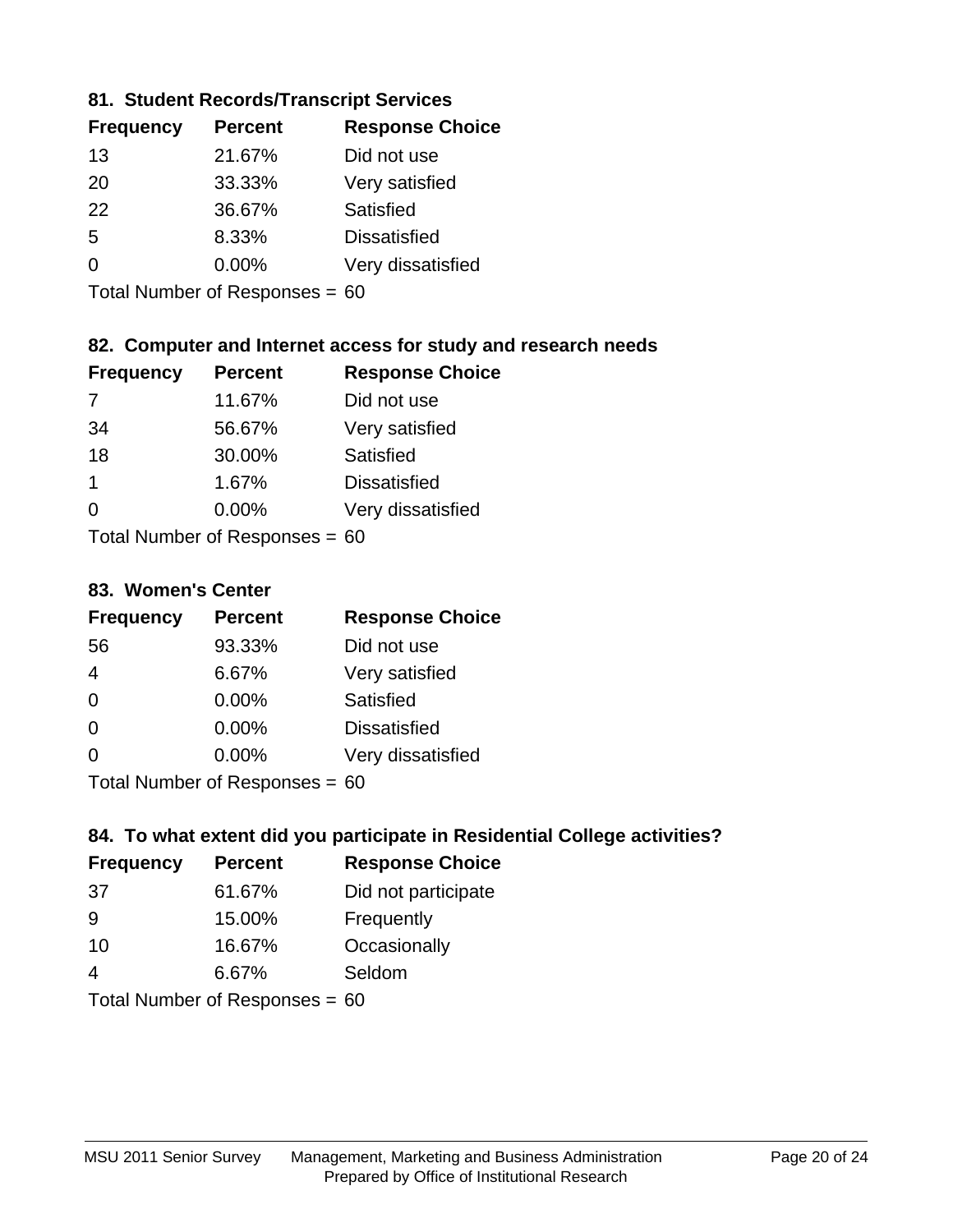| <b>Frequency</b> | <b>Percent</b> | <b>Response Choice</b>                 |
|------------------|----------------|----------------------------------------|
| 33               | 55.00%         | Not familiar with Residential Colleges |
| 8                | 13.33%         | Very positive                          |
| 16               | 26.67%         | Positive                               |
| 3                | 5.00%          | <b>Negative</b>                        |
| $\overline{0}$   | 0.00%          | Very negative                          |
|                  |                |                                        |

**85. Which phrase best describes your opinion of Residential Colleges?**

Total Number of Responses = 60

## **Questions 86-95**

**University Graduate." Please indicate how effective your MSU experience was in The University has formulated ten desired "Characteristics of the Murray State enhancing your abilities in each area.**

**86. Engage in mature, independent and creative thought and express that thought effectively in oral and written communication;**

| <b>Frequency</b> | <b>Percent</b> | <b>Response Choice</b> |
|------------------|----------------|------------------------|
| 22               | 36.07%         | Very effective         |
| .37              | 60.66%         | Effective              |
| $\mathcal{P}$    | 3.28%          | Ineffective            |
| $\Omega$         | $0.00\%$       | Very ineffective       |

Total Number of Responses = 61

**87. Understand and apply the critical and scientific methodologies that** 

**academic disciplines employ to discover knowledge and ascertain its validity;**

| <b>Frequency</b> | <b>Percent</b> | <b>Response Choice</b> |
|------------------|----------------|------------------------|
| 19               | 31.15%         | Very effective         |
| 36               | 59.02%         | Effective              |
| 6                | 9.84%          | Ineffective            |
| $\Omega$         | 0.00%          | Very ineffective       |
|                  |                |                        |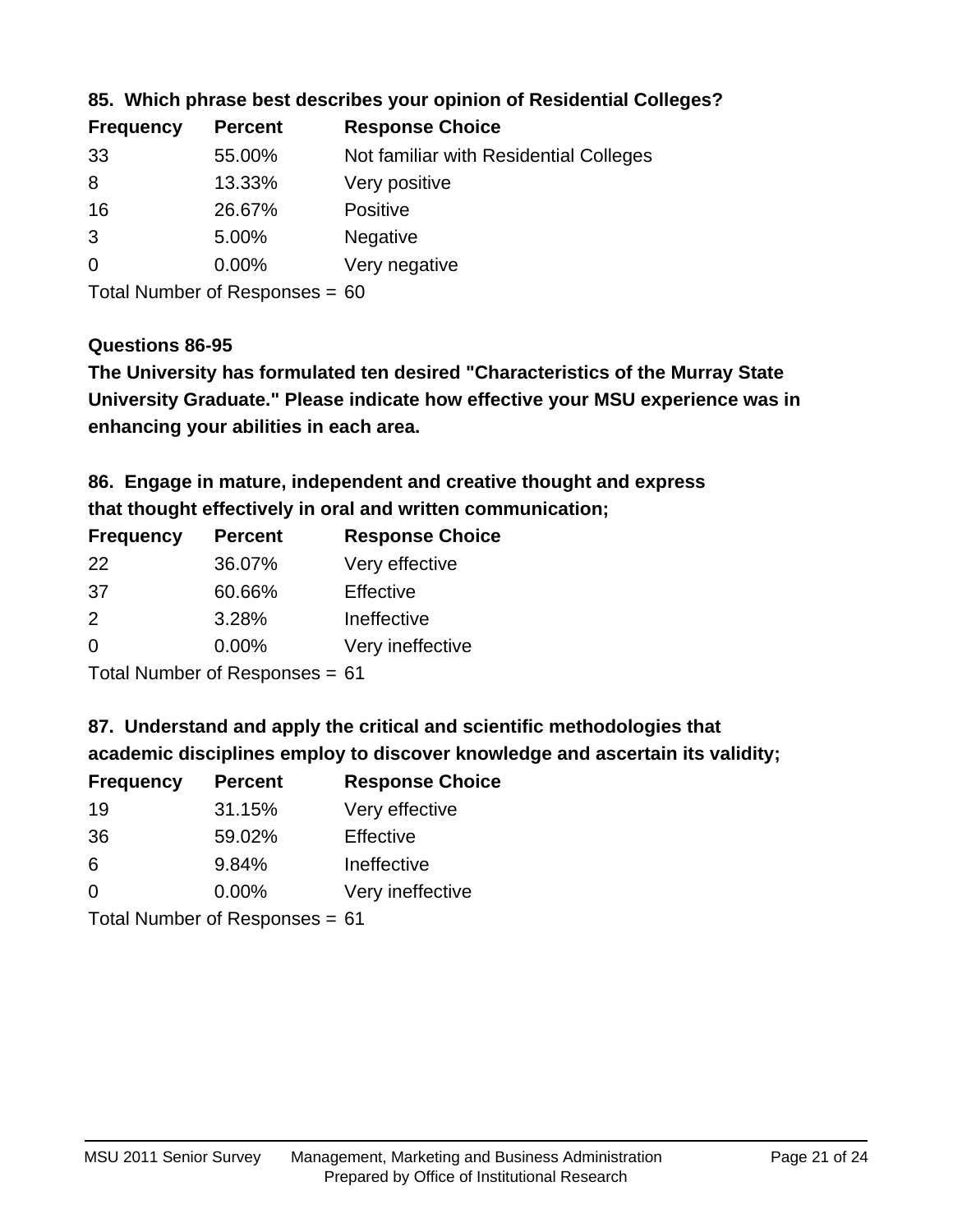# **88. Apply sound standards of information gathering, analysis and**

**evaluation to reach logical decisions;**

| <b>Frequency</b> | <b>Percent</b> | <b>Response Choice</b> |
|------------------|----------------|------------------------|
| 24               | 39.34%         | Very effective         |
| 35               | 57.38%         | Effective              |
| $\mathcal{P}$    | 3.28%          | Ineffective            |
| $\Omega$         | $0.00\%$       | Very ineffective       |

Total Number of Responses = 61

# **89. Understand the roles and applications of science and technology in the solution of the problems of a changing world;**

| <b>Frequency</b> | <b>Percent</b> | <b>Response Choice</b> |
|------------------|----------------|------------------------|
| 20               | 32.79%         | Very effective         |
| 37               | 60.66%         | Effective              |
| 4                | 6.56%          | Ineffective            |
| $\Omega$         | 0.00%          | Very ineffective       |
|                  |                |                        |

Total Number of Responses = 61

# **90. Demonstrate a critical understanding of the world's historical, literary, philosophical, and artistic traditions;**

| <b>Frequency</b> | <b>Percent</b> | <b>Response Choice</b> |
|------------------|----------------|------------------------|
| -20              | 32.79%         | Very effective         |
| 34               | 55.74%         | Effective              |
| 7                | 11.48%         | Ineffective            |
| $\Omega$         | 0.00%          | Very ineffective       |
|                  |                |                        |

Total Number of Responses = 61

# **91. Understand the dynamics of cultural diversity, of competing economic and political systems, and of complex moral and ethical issues;**

| <b>Frequency</b>               | <b>Percent</b> | <b>Response Choice</b> |
|--------------------------------|----------------|------------------------|
| 27                             | 44.26%         | Very effective         |
| 32                             | 52.46%         | Effective              |
| $\mathcal{P}$                  | 3.28%          | Ineffective            |
| $\Omega$                       | 0.00%          | Very ineffective       |
| Total Number of Responses = 61 |                |                        |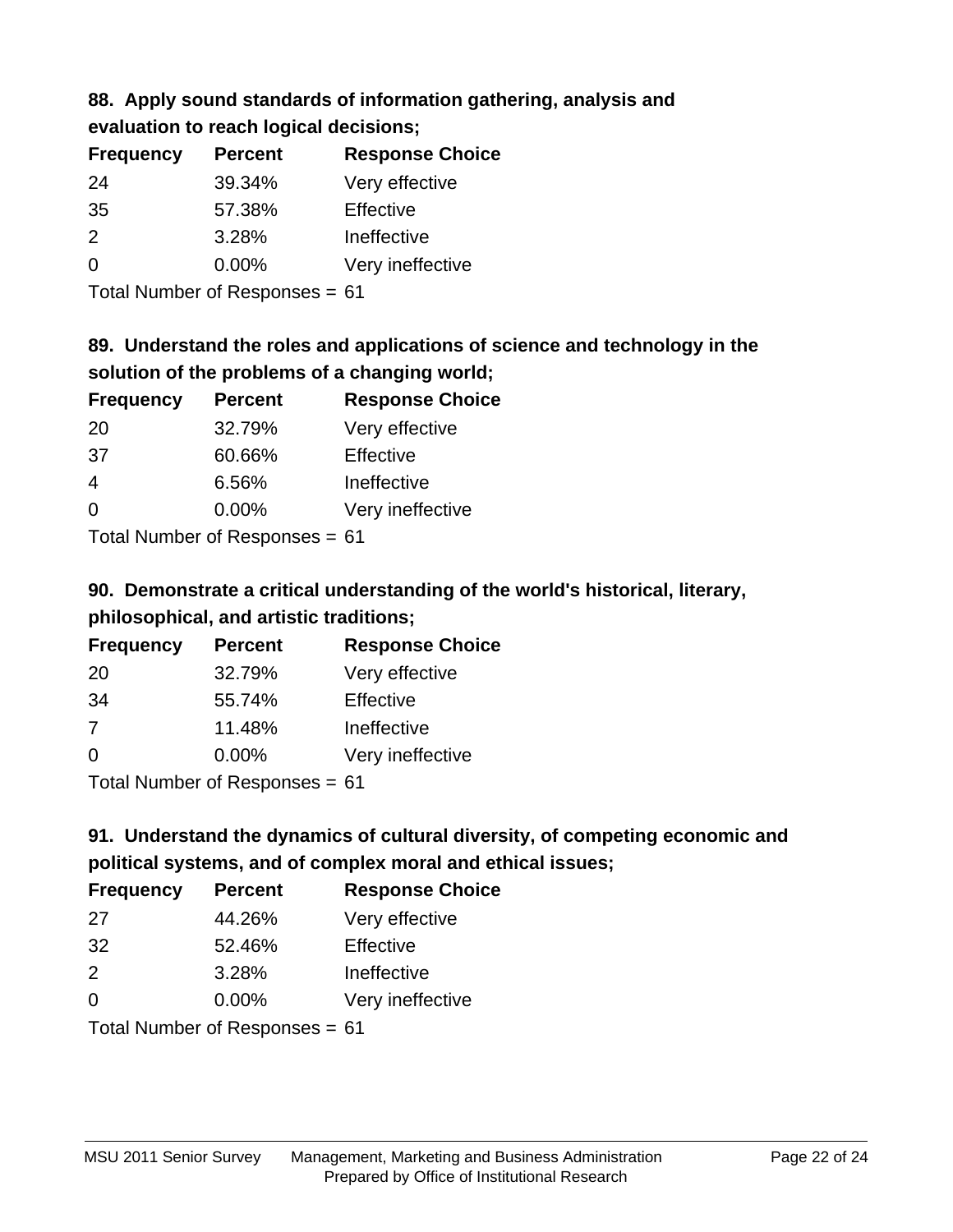# **92. Understand the nature of and engage in ethical behavior and**

**responsible citizenship;**

| <b>Frequency</b> | <b>Percent</b> | <b>Response Choice</b> |
|------------------|----------------|------------------------|
| 29               | 47.54%         | Very effective         |
| 29               | 47.54%         | Effective              |
| 3                | 4.92%          | Ineffective            |
| $\Omega$         | $0.00\%$       | Very ineffective       |
|                  |                |                        |

Total Number of Responses = 61

# **93. Understand the importance of the behaviors necessary to maintain a healthy lifestyle;**

| <b>Frequency</b>               | <b>Percent</b> | <b>Response Choice</b> |
|--------------------------------|----------------|------------------------|
| 18                             | 29.51%         | Very effective         |
| 35                             | 57.38%         | Effective              |
| 8                              | 13.11%         | Ineffective            |
| $\Omega$                       | 0.00%          | Very ineffective       |
| Tatal Manufacture Construction |                |                        |

Total Number of Responses = 61

# **94. Demonstrate mastery of a chosen field of study; and**

| <b>Frequency</b> | <b>Percent</b> | <b>Response Choice</b> |
|------------------|----------------|------------------------|
| 22               | 36.07%         | Very effective         |
| 35               | 57.38%         | Effective              |
| 4                | 6.56%          | Ineffective            |
| $\Omega$         | $0.00\%$       | Very ineffective       |
|                  |                |                        |

Total Number of Responses = 61

# **95. Value intellectual pursuit and continuous learning in a changing world.**

| <b>Frequency</b> | <b>Percent</b> | <b>Response Choice</b> |
|------------------|----------------|------------------------|
| 24               | 39.34%         | Very effective         |
| 33               | 54.10%         | Effective              |
| 4                | 6.56%          | Ineffective            |
| $\Omega$         | 0.00%          | Very ineffective       |
|                  |                |                        |